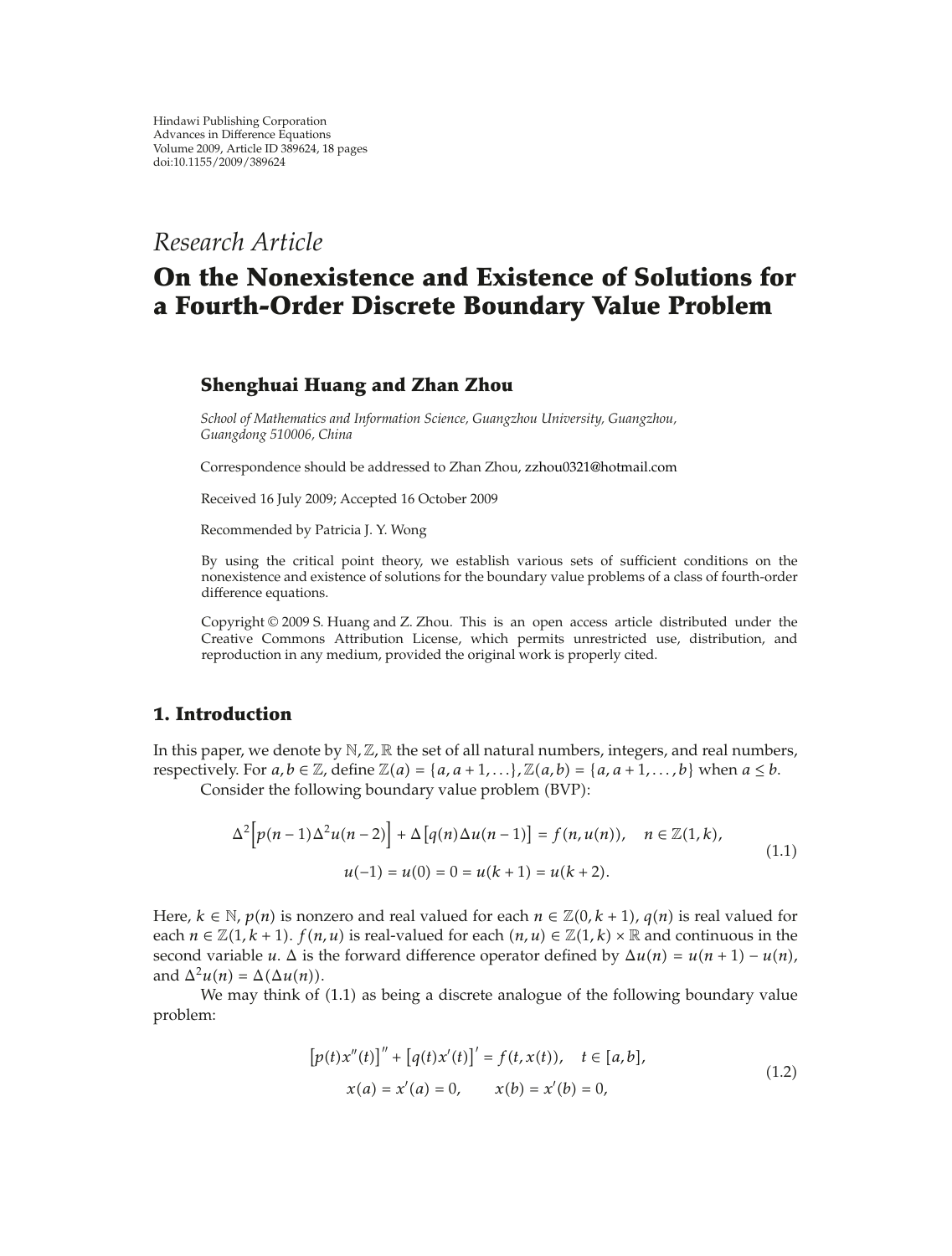which are used to describe the bending of an elastic beam; see, for example, [1–10] and references therein. Owing to its importance in physics, many methods are applied to study fourth-order boundary value problems by many authors. For example, fixed point theory  $[1, 3, 5-7]$ , the method of upper and lower solutions  $[8]$ , and critical point theory  $[9, 10]$ are widely used to deal with the existence of solutions for the boundary value problems of fourth-order differential equations.

Because of applications in many areas for difference equations, in recent years, there has been an increased interest in studying of fourth-order difference equation, which include results on periodic solutions [11], results on oscillation [12–14], and results on boundary value problems and other topics [15, 16]. Recently, a few authors have gradually paid attention to applying critical point theory to deal with problems on discrete systems; for example, Yu and Guo in [17] considered the existence of solutions for the following BVP:

$$
\Delta [p(n)\Delta u(n-1)] + q(n)u(n) = f(n, u(n)),
$$
  
 
$$
u(a) + \alpha u(a+1) = A, \qquad u(b+2) + \beta u(b+1) = B.
$$
 (1.3)

The papers [17–20] show that the critical point theory is an effective approach to the study of the boundary value problems of difference equations. In this paper, we will use critical point theory to establish some sufficient conditions on the nonexistence and existence of solutions for the BVP  $(1.1)$ .

Let

$$
a(n) = q(n + 1) - 2[p(n) + p(n + 1)],
$$
  
\n
$$
b(n) = p(n - 1) + 4p(n) + p(n + 1) - q(n) - q(n + 1).
$$
\n(1.4)

Then the BVP  $(1.1)$  becomes

$$
Lu(n) = f(n, u(n)), \quad n \in \mathbb{Z}(1, k),
$$
  

$$
u(-1) = u(0) = 0 = u(k + 1) = u(k + 2),
$$
 (1.5)

where

$$
Lu(n) = p(n+1)u(n+2) + a(n)u(n+1) + b(n)u(n) + a(n-1)u(n-1)
$$
  
+  $p(n-1)u(n-2)$ . (1.6)

The remaining of this paper is organized as follows. First, in Section 2, we give some preliminaries and establish the variational framework for BVP (1.5). Then, in Section 3, we present a sufficient condition on the nonexistence of nontrivial solutions of BVP 1.5. Finally, in Section 4, we provide various sets of sufficient conditions on the existence of solutions of BVP 1.5 when *f* is superlinear, sublinear, and Lipschitz. Moreover, in a special case of *f* we obtain a necessary and sufficient condition for the existence of unique solutions of BVP (1.5).

To conclude the introduction, we refer to 21, 22 for the general background on difference equations.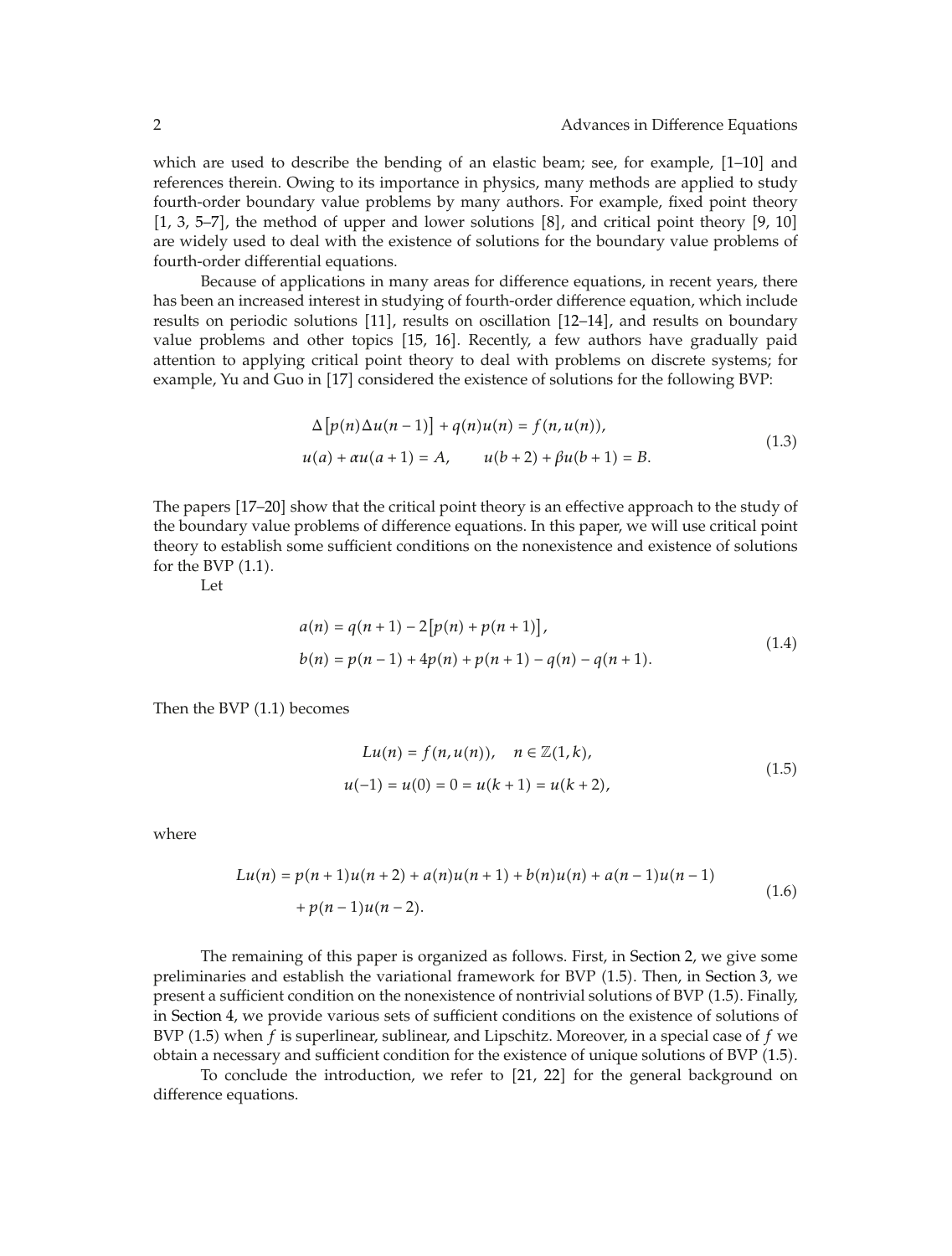## **2. Preliminaries**

In order to apply the critical point theory, we are going to establish the corresponding variational framework of BVP (1.5). First we give some notations.

Let  $\mathbb{R}^k$  be the real Euclidean space with dimension *k*. Define the inner product on  $\mathbb{R}^k$ as follows:

$$
(u,v) = \sum_{j=1}^{k} u(j)v(j), \quad \forall u, v \in \mathbb{R}^{k},
$$
\n(2.1)

by which the norm  $\|\cdot\|$  can be induced by

$$
\|u\| = \left(\sum_{j=1}^{k} u^2(j)\right)^{1/2}, \quad \forall u \in \mathbb{R}^k,
$$
\n(2.2)

For BVP (1.5), consider the functional *J* defined on  $\mathbb{R}^k$  as follows:

$$
J(u) = \frac{1}{2} (Mu, u) - F(u), \qquad \forall u = (u(1), u(2), \dots, u(k))^T \in \mathbb{R}^k,
$$
 (2.3)

where  $^T$  is the transpose of a vector in  $\mathbb{R}^k$ :

$$
M = \begin{pmatrix} b(1) & a(1) & p(2) & 0 & 0 & \cdots & 0 & 0 & 0 \\ a(1) & b(2) & a(2) & p(3) & 0 & \cdots & 0 & 0 & 0 \\ p(2) & a(2) & b(3) & a(3) & p(4) & \cdots & 0 & 0 & 0 \\ 0 & p(3) & a(3) & b(4) & a(4) & \cdots & 0 & 0 & 0 \\ \vdots & \vdots & \vdots & \vdots & \vdots & \ddots & \vdots & \vdots & \vdots \\ 0 & 0 & 0 & 0 & 0 & \cdots & b(k-2) & a(k-2) & p(k-1) \\ 0 & 0 & 0 & 0 & 0 & \cdots & a(k-2) & b(k-1) & a(k-1) \\ 0 & 0 & 0 & 0 & \cdots & p(k-1) & a(k-1) & b(k) \end{pmatrix}_{k \times k}
$$
(2.5)

After a careful computation, we find that the Fréchet derivative of  $J$  is

$$
J'(u) = Mu - f(u),\tag{2.6}
$$

where  $f(u)$  is defined as  $f(u) = (f(1, u(1)), f(2, u(2)), \ldots, f(k, u(k))^{T}$ .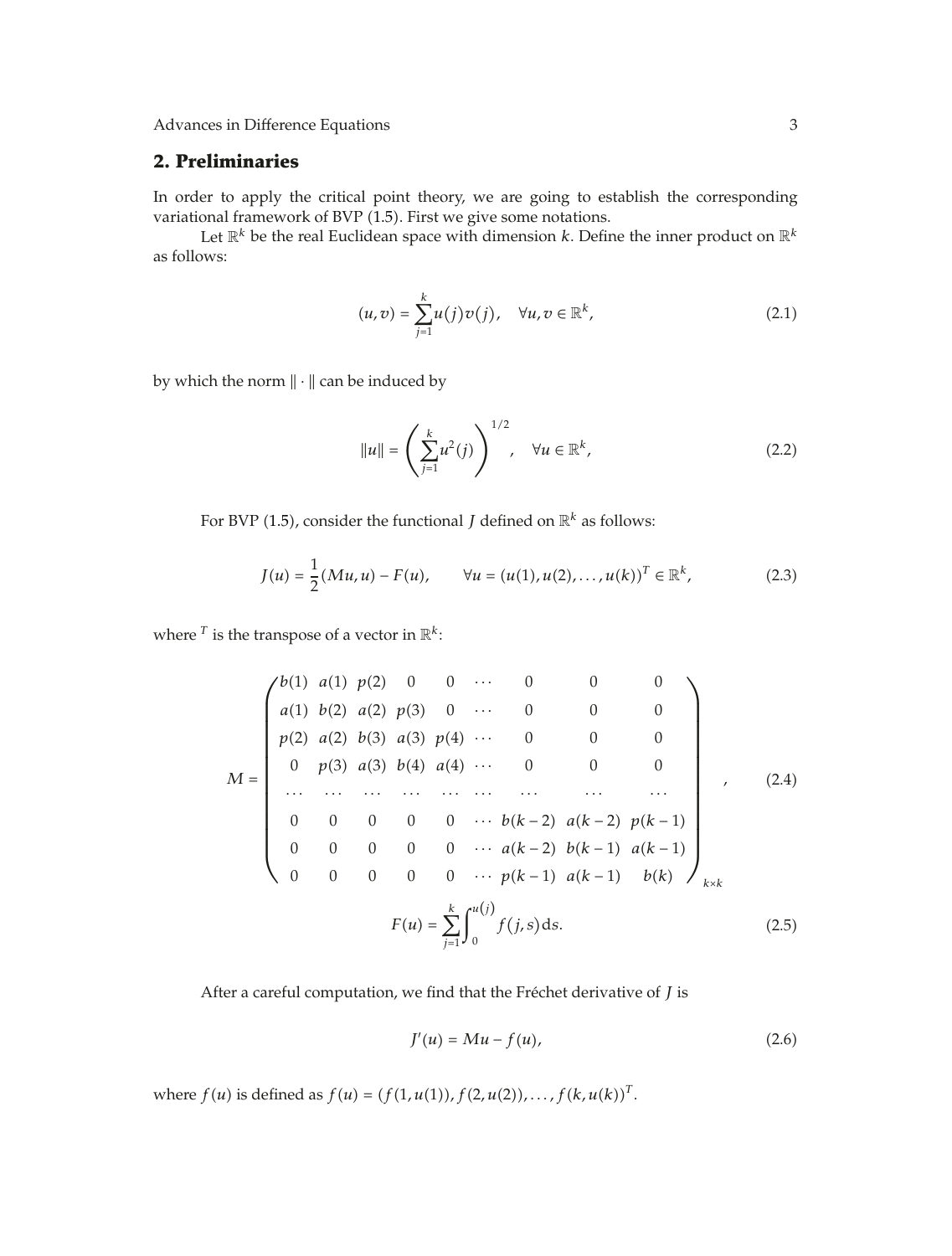Expanding out  $J'(u)$ , one can easily see that there is an one-to-one correspondence<br>in the critical point of functional L and the solution of  $BVP$  (1.5). Eurthermore between the critical point of functional *J* and the solution of BVP (1.5). Furthermore, *u* =  $(u(1), u(2), \ldots, u(k))^T$  is a critical point of *J* if and only if  $\{u(t)\}_{t=1}^{k+2}$  =  $(u(-1), u(0), u(1), \ldots, u(k+1), u(k+2))^T$  is a solution of BVP (1.5) where  $u(-1)$  =  $(u(-1), u(0), u(1), \ldots, u(k), u(k+1), u(k+2))$ <sup>*I*</sup> is a solution of BVP (1.5), where  $u(-1) = u(0) = 0 = u(k+1) = u(k+2)$  $u(0) = 0 = u(k + 1) = u(k + 2).$ 

Therefore, we have reduced the problem of finding a solution of  $(1.5)$  to that of seeking a critical point of the functional *J* defined on  $\mathbb{R}^k$ .

In order to obtain the existence of critical points of *J* on  $\mathbb{R}^k$ , for the convenience of readers, we cite some basic notations and some known results from critical point theory.

Let *H* be a real Banach space,  $J \in C^1(H,\mathbb{R})$ , that is, *J* is a continuously Fréchet differentiable functional defined on *H*, and *J* is said to satisfy the Palais-Smale condition (P-S condition), if any sequence  $\{x_n\} \subset H$  for which  $J(x_n)$  is bounded and  $J'(x_n) \to 0$  as  $n \rightarrow \infty$  possesses a convergent subsequence in *H*.

Let *Br* denote the open ball in *<sup>H</sup>* about 0 of radius *<sup>r</sup>* and let *∂Br* denote its boundary. The following lemmas are taken from [23, 24] and will play an important role in the proofs of our main results.

**Lemma 2.1** (Linking theorem). Let *H* be a real Banach space,  $H = H_1 \bigoplus H_2$ , where  $H_1$  is a finite-<br>dimensional subspace of *H* Assume that  $I \in C^1(H \mathbb{R})$  satisfies the *P-S* condition and the follogying *dimensional subspace of H. Assume that*  $J \in C^1(H, \mathbb{R})$  *satisfies the P-S condition and the following.* 

- *(F<sub>1</sub>) There exist constants*  $\sigma$ *,*  $\rho$  > 0 *such that*  $J|_{\partial B_{\rho} \cap H_2} \ge \sigma$ *.*
- *(F*<sub>2</sub>) *There is an*  $e \in \partial B_1 \cap H_2$  *and a constant*  $R_0 > \rho$  *such that*  $J|_{\partial Q} \leq 0$  *and*  $Q = (\overline{B}_{R_0} \cap$  $H_1$ )  $\bigoplus \{ re \mid 0 < r < R_0 \}.$

*Then J* possesses a critical value  $c \geq \sigma$ , where

$$
c = \inf_{h \in \Gamma} \max_{u \in \overline{Q}} J(h(u)), \tag{2.7}
$$

*and*  $\Gamma = \{h \in C(\overline{Q}, H)|h|_{\partial Q} = id\}$ , where id denotes the identity operator.

**Lemma 2.2** (Saddle point theorem). Let *H* be a real Banach space,  $H = H_1 \bigoplus H_2$ , where  $H_1 \neq \{0\}$  and is finite-dimensional. Sunnose that  $I \in C^1(H \mathbb{R})$  satisfies the P-S condition and the following *and is finite-dimensional. Suppose that*  $J \in C^1(H, \mathbb{R})$  *satisfies the P-S condition and the following.* 

- *(F<sub>3</sub>) There exist constants*  $\sigma$ *,*  $\rho$  > 0 *such that*  $J|_{\partial B_{\rho} \cap H_1} \leq \sigma$ .
- $(F_4)$  *There is*  $e \in B_0 \cap H_1$  *and a constant*  $\omega > \sigma$  *such that*  $J|_{e+H_2} \ge \omega$ .

*Then J* possesses a critical value  $c \geq \omega$ , where

$$
c = \inf_{h \in \Gamma} \max_{u \in \overline{B}_{\rho} \cap H_1} J(h(u)), \tag{2.8}
$$

*and*  $\Gamma = \{h \in C(\overline{B}_{\rho} \cap H_1, H) | h|_{\partial B_{\rho} \cap H_1} = id\}$ , where id *denotes the identity operator.* 

**Lemma 2.3** (Clark theorem). Let H be a real Banach space,  $J \in C^1(H,\mathbb{R})$ , with *J being even, bounded from below, and satisfying P-S condition. Suppose*  $J(\theta) = 0$ , there is a set  $K \subset H$  such that *K is homeomorphic to*  $S^{j-1}(j-1)$  *dimension unit sphere) by an odd map, and*  $\sup_k J < 0$ *. Then J has at least j distinct pairs of nonzero critical points.*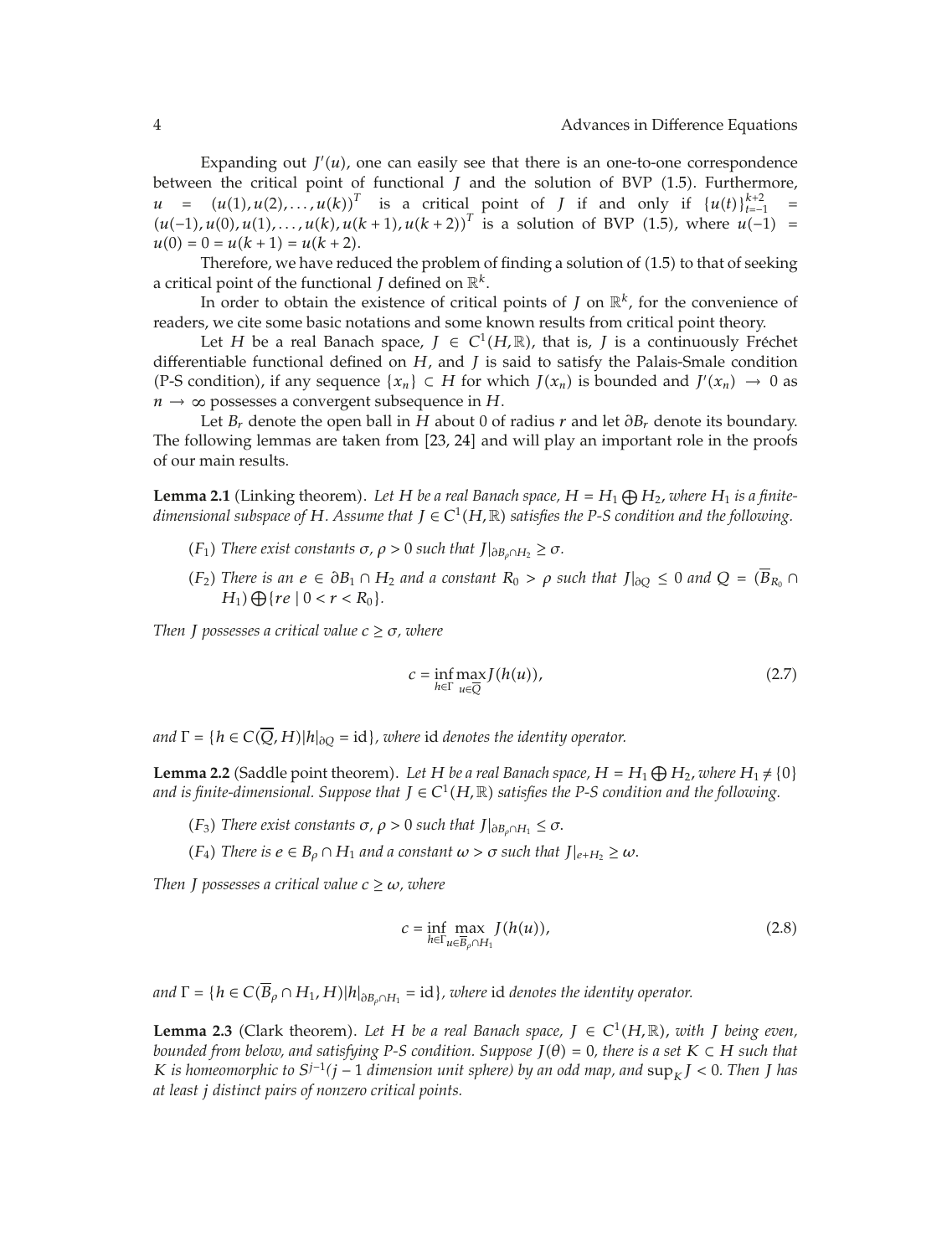#### **3. Nonexistence of Nontrivial Solutions**

In this section, we give a result of nonexistence of nontrivial solutions to BVP  $(1.5)$ .

**Theorem 3.1.** *Suppose that matrix M is negative semidefinite and for*  $n = 1, 2, \ldots, k$ *,* 

$$
zf(n,z) > 0, \quad \text{for } z \neq 0. \tag{3.1}
$$

*Then BVP* (1.5) has no nontrivial solutions.

*Proof.* Assume, for the sake of contradiction, that BVP (1.5) has a nontrivial solution. Then *J* has a nonzero critical point *<sup>u</sup>*<sup>∗</sup>. Since

$$
J'(u) = Mu - f(u),\tag{3.2}
$$

we get

$$
(f(u^*), u^*) = (Mu^*, u^*) \le 0.
$$
\n(3.3)

On the other hand, it follows from  $(3.1)$  that

$$
(f(u^*), u^*) = \sum_{n=1}^{k} u^*(n) f(n, u^*(n)) > 0.
$$
 (3.4)

This contradicts with (3.3) and hence the proof is complete.

In the existing literature, results on the nonexistence of solutions of discrete boundary value problems are scarce. Hence Theorem 3.1 complements existing ones.

#### **4. Existence of Solutions**

Theorem 3.1 gives a set of sufficient conditions on the nonexistence of solutions of BVP 1.5. In this section, with part of the conditions being violated, we establish the existence of solutions of BVP 1.5 by distinguishing three cases: *f* is superlinear, *f* is sublinear, and *f* is Lipschitzian.

#### *4.1. The Superlinear Case*

In this subsection, we need the following conditions.

- *P*<sub>1</sub> For any  $(n, z) \in \mathbb{Z}(1, k) \times \mathbb{R}$ ,  $\int_0^z f(n, s) ds \ge 0$ , and  $\int_0^z f(n, s) ds = o(|z|^2)$ , as  $z \to 0$ .
- *P*<sub>2</sub>) There exist constants  $a_1 > 0$ ,  $a_2 > 0$  and  $\beta > 2$  such that

$$
\int_0^z f(n,s)ds \ge a_1|z|^{\beta} - a_2, \quad \forall (n,z) \in \mathbb{Z}(1,k) \times \mathbb{R}.
$$
 (4.1)

 $\Box$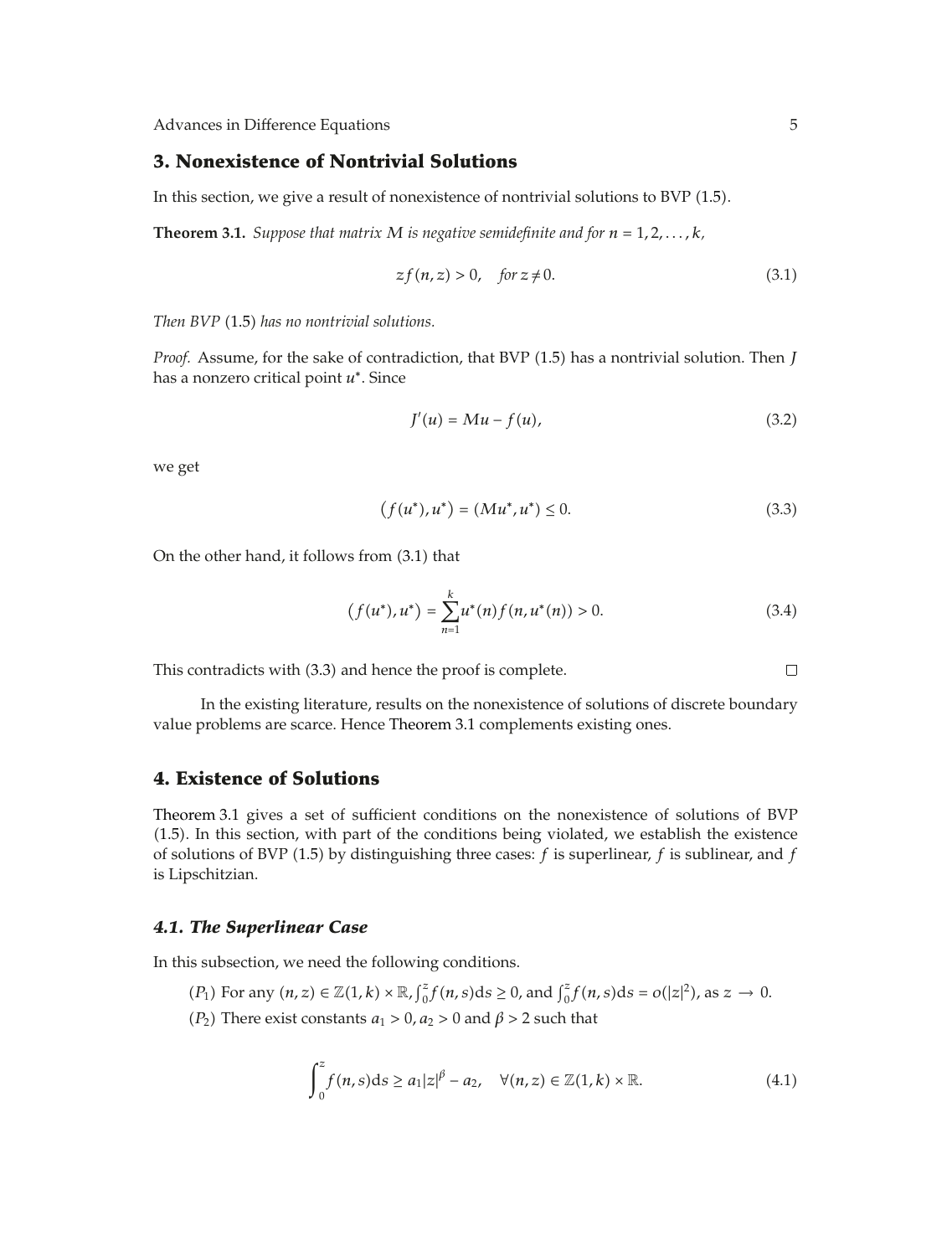- $(P_3)$  Matrix *M* exists at least one positive eigenvalue.
- $(P_4)$   $f(n, z)$  is odd for the second variable *z*, namely,

$$
f(n,-z) = -f(n,z), \quad \forall (n,z) \in \mathbb{Z}(1,k) \times \mathbb{R}.
$$
 (4.2)

**Theorem 4.1.** *Suppose that*  $f(n, z)$  *satisfies*  $(P_2)$ *. Then BVP* (1.5) *possesses at least one solution. Proof.* For any  $u = (u(1), u(2), \ldots, u(k))^T \in \mathbb{R}^k$ , we have

$$
F(u) = \sum_{j=1}^{k} \int_{0}^{u(j)} f(j, s) ds \ge a_1 \left( \sum_{j=1}^{k} |u(j)|^{\beta} \right) - a_2 k
$$
  
 
$$
\ge a_1 \left( k^{(2-\beta)/\beta} \sum_{j=1}^{k} |u(j)|^2 \right)^{\beta/2} - a_2 k = a_1 k^{(2-\beta)/2} ||u||^{\beta} - a_2 k.
$$
 (4.3)

Let  $A_1 = a_1 k^{(2-\beta)/2}$ ,  $A_2 = a_2 k$ . We have, for any  $u = (u(1), u(2), \ldots, u(k))^T \in \mathbb{R}^k$ ,

$$
F(u) \ge A_1 \|u\|^{\beta} - A_2. \tag{4.4}
$$

Since matrix *M* is symmetric, its all eigenvalues are real. We denote by  $\lambda_1, \lambda_2, \ldots, \lambda_k$  its eigenvalues. Set  $\lambda_{\text{max}} = \max\{| \lambda_1 |, | \lambda_2 |, \ldots, | \lambda_k | \}$ . Thus for any  $u = (u(1), u(2), \ldots, u(k))^T \in \mathbb{R}^k$ ,

$$
J(u) = \frac{1}{2} (Mu, u) - F(u)
$$
  
\n
$$
\leq \frac{1}{2} \lambda_{\text{max}} ||u||^2 - A_1 ||u||^{\beta} + A_2
$$
  
\n
$$
\longrightarrow -\infty \quad (as ||u|| \longrightarrow \infty).
$$
\n(4.5)

The above inequality means that  $-I(u)$  is coercive. By the continuity of  $J(u)$ ,  $J$  attains its maximum at some point, and we denote it by  $\tilde{u}$ , that is,  $J(\tilde{u}) = c_{\text{max}}$ , where  $c_{\text{max}} =$  $\sup_{u\in\mathbb{R}^k} (f(u))$ . Clearly,  $\widetilde{u}$  is a critical point of *J*. This completes the proof of Theorem 4.1.

**Theorem 4.2.** *Suppose that*  $f(n, z)$  *satisfies the assumptions*  $(P_1)$ *,*  $(P_2)$ *, and*  $(P_3)$ *. Then BVP* (1.5) *possesses at least two nontrivial solutions.*

To prove Theorem 4.2, we need the following lemma.

**Lemma 4.3.** *Assume that P*<sup>2</sup> *holds, then the functional J satisfies the P-S condition.*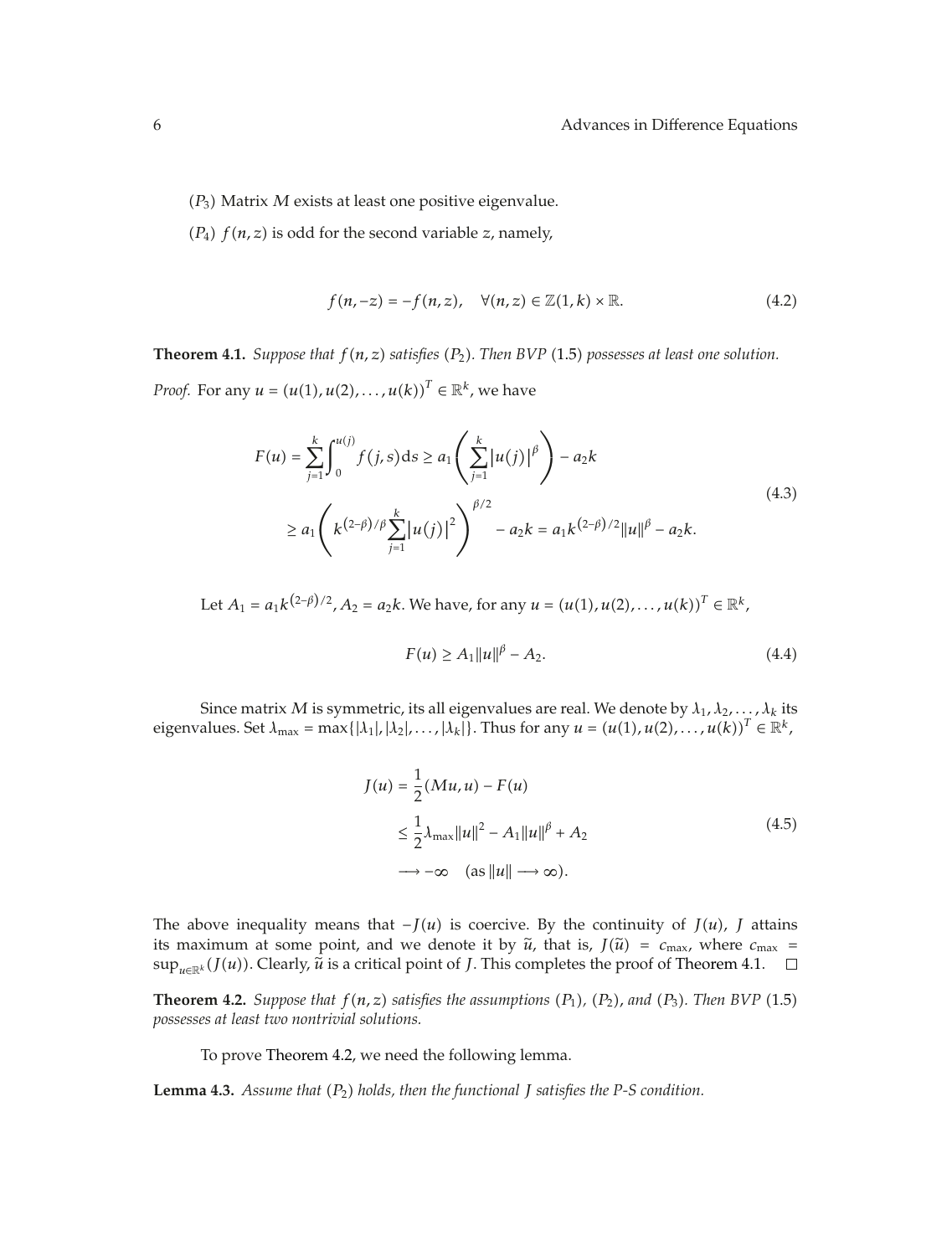*Proof.* Assume that  $\{u^{(n)}\} \subset \mathbb{R}^k$  is a P-S sequence. Then there exists a constant  $c_1$  such that for  $\text{PGL}(n) \to \text{GL}(n)$ any  $n \in \mathbb{Z}(1)$ ,  $|J(u^{(n)})| \leq c_1$  and  $J'(u^{(n)}) \to 0$  as  $n \to \infty$ . By (4.5) we have

$$
-c_1 \le J\left(u^{(n)}\right) = \frac{1}{2} \left(Mu^{(n)}, u^{(n)}\right) - F\left(u^{(n)}\right)
$$
  

$$
\le \frac{1}{2} \lambda_{\max} \left\|u^{(n)}\right\|^2 - A_1 \left\|u^{(n)}\right\|^{\beta} + A_2,
$$
 (4.6)

and so

$$
A_1 \|u^{(n)}\|^{ \beta} - \frac{1}{2} \lambda_{\max} \|u^{(n)}\|^{2} \le c_1 + A_2.
$$
 (4.7)

Due to  $\beta > 2$ , the above inequality means  $\{u^{(n)}\}$  is bounded. Since  $\mathbb{R}^k$  is a finite-dimensional Hilbert space, there must exist a subsequence of  $\{u^{(n)}\}$  which is convergent in  $\mathbb{R}^k$ . Therefore Hilbert space, there must exist a subsequence of  $\{u^{(n)}\}$  which is convergent in  $\mathbb{R}^k$ . Therefore,  $\Box$ P-S condition is satisfied.

*Proof of Theorem 4.2.* Let  $\lambda_i$ ,  $1 \le i \le l$ ,  $-\mu_j$ ,  $1 \le j \le m$  be the positive eigenvalues and the negative eigenvalues, where  $0 < \lambda_1 \leq \lambda_2 \leq \cdots \leq \lambda_l$ ,  $0 > -\mu_1 \geq -\mu_2 \geq \cdots \geq -\mu_m$ . Let  $\xi_i$  be an eigenvector of *M* corresponding to the eigenvalue  $\lambda_i$ ,  $1 \le i \le l$ , and let  $\eta_i$  be an eigenvector of *M* corresponding to the eigenvalue  $−\mu_j$ , 1 ≤ *j* ≤ *m*, such that

$$
(\xi_i, \xi_j) = \begin{cases} 0, & \text{as } i \neq j, \\ 1, & \text{as } i = j, \end{cases} \quad (\eta_i, \eta_j) = \begin{cases} 0, & \text{as } i \neq j, \\ 1, & \text{as } i = j, \end{cases} \quad (4.8)
$$
  

$$
(\xi_i, \eta_j) = 0, \quad \text{for any } 1 \leq i \leq l, 1 \leq j \leq m.
$$

Let *E, E*0*,* and *<sup>E</sup>*<sup>−</sup> be subspaces of <sup>R</sup>*<sup>k</sup>* defined as follows:

$$
E^{+} = \text{span}\{\xi_{i}, 1 \le i \le l\}, \qquad E^{-} = \text{span}\{\eta_{j}, 1 \le i \le m\},
$$
  

$$
E^{0} = \left(E^{+}\bigoplus E^{-}\right)^{\perp}.
$$
 (4.9)

For any  $u \in \mathbb{R}^k$ ,  $u = u^+ + u^0 + u^-$ , where  $u^+ \in E^+$ ,  $u^0 \in E^0$ ,  $u^- \in E^-$ . Then

$$
\lambda_1 \|u^+\|^2 \le (Mu^+, u^+) \le \lambda_l \|u^+\|^2, \qquad -\mu_m \|u^-\|^2 \le (Mu^-, u^-) \le -\mu_1 \|u^-\|^2. \tag{4.10}
$$

Let *X*<sub>1</sub> =  $E^- \bigoplus E^0$ , *X*<sub>2</sub> =  $E^+$ , then  $\mathbb{R}^k$  has the following decomposition of direct sum:

$$
\mathbb{R}^k = X_1 \bigoplus X_2. \tag{4.11}
$$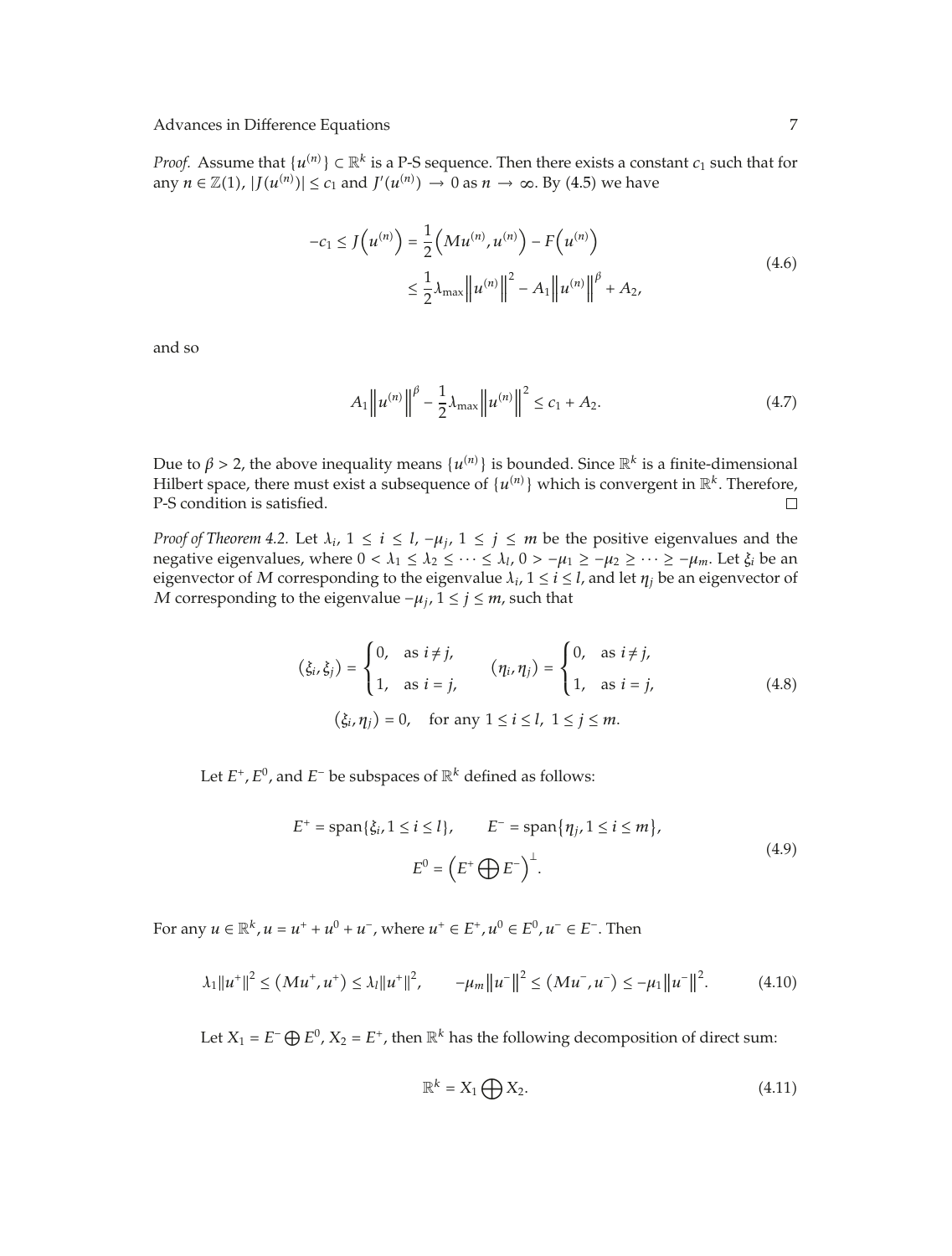By assumption *(P*<sub>1</sub>), there exists a constant  $\rho > 0$ , such that for any  $n \in \mathbb{Z}(1, k)$ ,  $z \in B_\rho$ ,  $\int_0^z f(n, s) ds$  ≤ (1/4) $\lambda_1 z^2$ . So for any  $u \in \partial B_\rho \cap X_2$ ,  $n \in \mathbb{Z}(1, k)$ ,

$$
J(u) = \frac{1}{2} (Mu, u) - F(u)
$$
  
\n
$$
\geq \frac{1}{2} \lambda_1 ||u||^2 - \frac{1}{4} \lambda_1 ||u||^2 = \frac{1}{4} \lambda_1 \rho^2.
$$
\n(4.12)

Denote  $\sigma = (1/4)\lambda_1\rho^2$ . Then

$$
J(u) \ge \sigma, \quad \forall u \in \partial B_{\rho} \cap X_2. \tag{4.13}
$$

That is to say, *J* satisfies assumption  $(F_1)$  of Linking theorem.

Take  $e \in \partial B_1 \cap X_2$ . For any  $\omega \in X_1$ ,  $r \in R$ , let  $u = re + \omega$ , because  $\omega = \omega^0 + \omega^-$ , where  $ω<sup>0</sup> ∈ E<sup>0</sup>, ω<sup>−</sup> ∈ E<sup>−</sup>. Then$ 

$$
J(u) = \frac{1}{2} (M(re+w), re+w) - F(re+w)
$$
  
\n
$$
= \frac{1}{2} (Mre, re) + \frac{1}{2} (Mw^-, w^-) - \sum_{j=1}^k \int_0^{re(j)+w(j)} f(j, s) ds
$$
  
\n
$$
\leq \frac{1}{2} \lambda_l r^2 - \frac{1}{2} \mu_1 ||w^-||^2 - a_1 \left( \sum_{j=1}^k |re(j) + w(j)|^\beta \right) + a_2 k
$$
  
\n
$$
\leq \frac{1}{2} \lambda_l r^2 - \frac{1}{2} \mu_1 ||w^-||^2 - a_1 \left( k^{(2-\beta)/\beta} \sum_{j=1}^k |re(j) + w(j)|^2 \right)^{\beta/2} + a_2 k
$$
  
\n
$$
= \frac{1}{2} \lambda_l r^2 - \frac{1}{2} \mu_1 ||w^-||^2 - a_1 k^{(2-\beta)/2} \left( \sum_{j=1}^k (r^2 e^2(j) + w^2(j)) \right)^{\beta/2} + a_2 k
$$
  
\n
$$
\leq \frac{1}{2} \lambda_l r^2 - a_1 k^{(2-\beta)/2} r^\beta - a_1 k^{(2-\beta)/2} ||w||^\beta + a_2 k.
$$
 (4.14)

Set  $g_1(r) = (1/2)\lambda_1 r^2 - a_1 k^{(2-\beta)/2} r^{\beta}$  and  $g_2(r) = -a_1 k^{(2-\beta)/2} r^{\beta} + a_2 k$ . Then<br>  $g_1(r) = -\infty$  lim lim<sub>*r*→+∞</sub> $g_1(r) = -\infty$ , lim<sub>*τ*→+∞</sub> $g_2(r) = -\infty$ . Furthermore,  $g_1(r)$  and  $g_2(r)$  are bounded from above. Accordingly, there is some  $R_0 > \rho$ , such that for any  $u \in \partial Q$ ,  $J(u) \leq 0$ , where  $Q = (B_{R_0} \cap X_1) \bigoplus \{ re \mid 0 < r < R_0 \}.$  By Linking theorem, *J* possesses a critical value  $c \ge \sigma > 0$ , where

$$
c = \inf_{h \in \Gamma} \max_{u \in \overline{Q}} J(h(u)), \qquad \Gamma = \left\{ h \in C\left(\overline{Q}, \mathbb{R}^k\right) |h|_{\partial \overline{Q}} = \text{id} \right\}. \tag{4.15}
$$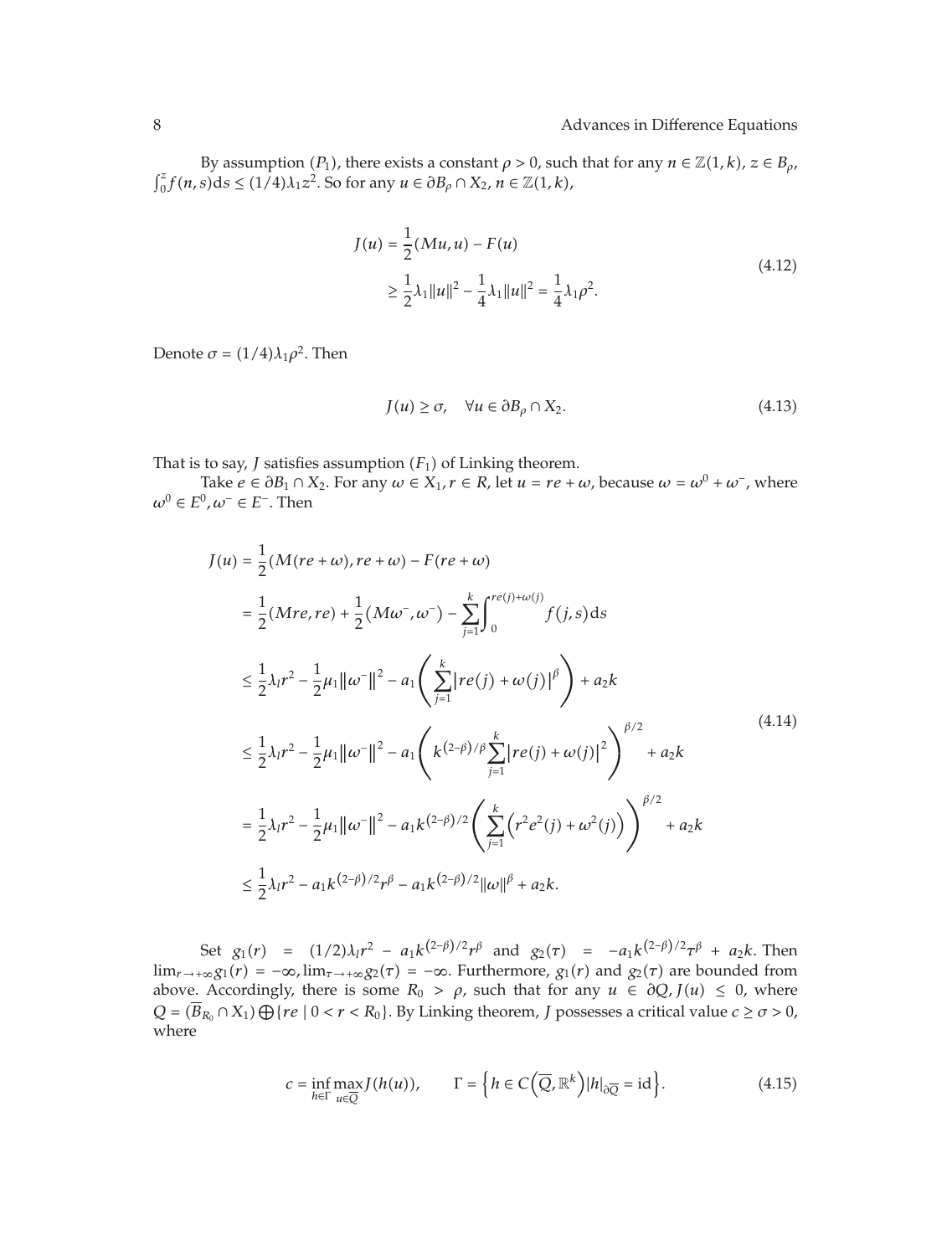Let  $\overline{u} \in \mathbb{R}^k$  be a critical point corresponding to the critical value *c* of *J*, that is,  $J(\overline{u}) = c$ . Clearly,  $\bar{u} \neq 0$  since  $c > 0$ . On the other hand, by Theorem 4.1, *J* has a critical point  $\tilde{u}$  satisfying *J*( $\tilde{u}$ ) = sup<sub>*u*∈R</sub>*k*  $J(u)$ ) ≥ *c*. If  $\overline{u} \neq \tilde{u}$ , then Theorem 4.2 holds. Otherwise,  $\overline{u} = \tilde{u}$ . Then  $c_{\text{max}} =$  $J(\tilde{u}) = J(\overline{u}) = c$ , which is the same as sup<sub>*u*∈ℝ</sub>*k*  $J(u) = \inf_{h \in \Gamma} \sup_{u \in \overline{Q}} J(h(u))$ .

Choosing *h* = id, we have  $\sup_{u \in \overline{O}} J(u) = c_{\max}$ . Because the choice of  $e \in \partial B_1 \cap X_2 \in Q$  =  $(B_{R_0} \cap X_1) \bigoplus \{ re \mid 0 < r < R_0 \}$  is arbitrary, we can take  $-e \in \partial B_1 \cap X_2$ . Similarly, there exists a positive number  $B \geq e$  for any  $\mu \in \partial \Omega$ ,  $I(\mu) \leq 0$  yields  $Q = (\overline{B} - \partial X) \cap (e, \mu \geq 0) \leq \mu \leq B$ . positive number  $R_1 > \rho$ , for any  $u \in \partial Q_1$ ,  $J(u) \le 0$ , where  $Q_1 = (B_{R_1} \cap X_1) \bigoplus \{-re \mid 0 < r < R_1\}$ . Again, by the Linking theorem, *J* possesses a critical value  $c_0 \ge \sigma > 0$ , where

$$
c_0 = \inf_{h \in \Gamma_1} \max_{u \in \overline{Q}_1} J(h(u)), \qquad \Gamma_1 = \left\{ h \in C\left(\overline{Q}_1, \mathbb{R}^k\right) |h|_{\partial \overline{Q}_1} = \mathrm{id} \right\}. \tag{4.16}
$$

If  $c_0 \neq c_{\text{max}}$ , then the proof is complete. Otherwise  $c_0 = c_{\text{max}}$ ,  $\sup_{u \in \overline{Q}_1} J(u) = c_{\text{max}}$ . Because  $I|_{\text{loc}} \leq 0$  and  $I|_{\text{loc}} \leq 0$  then Lattains its maximum at some point in the interior of sets Q and *<sup>J</sup>*|*∂Q* <sup>≤</sup> 0 and *<sup>J</sup>*|*∂Q*<sup>1</sup> <sup>≤</sup> 0, then *<sup>J</sup>* attains its maximum at some point in the interior of sets *<sup>Q</sup>* and *Q*<sub>1</sub>. But *Q* ∩ *Q*<sub>1</sub> ⊂ *X*<sub>1</sub>, and *J*(*u*) ≤ 0 for *u* ∈ *X*<sub>1</sub>. Thus there is a critical point  $\hat{u} \in \mathbb{R}^k$  satisfying  $\hat{u} \neq \tilde{u}$ ,  $J(\hat{u}) = c_0 = c_{\text{max}}$ .

The proof of Theorem 4.2 is now complete.

**Theorem 4.4.** *Suppose that*  $f(n, z)$  *satisfies the assumptions*  $(P_1)$ *,*  $(P_2)$ *,*  $(P_3)$ *, and*  $(P_4)$ *. Then BVP* 1.5 *possesses at least l distinct pairs of nontrivial solutions, where l is the dimension of the space spanned by the eigenvectors corresponding to the positive eigenvalues of M.*

*Proof.* From the proof of Theorem 4.2, it is easy to know that *J* is bounded from above and satisfies the P-S condition. It is clear that *J* is even and  $J(0) = 0$ , and we should find a set *K* and an odd map such that *K* is homeomorphic to  $S^{l-1}$  by an odd map.

We take  $K = \partial B_\rho \cap X_2$ , where  $\rho$  and  $X_2$  are defined as in the proof of Theorem 4.2. It is clear that *K* is homeomorphic to  $S^{l-1}(l-1)$  dimension unit sphere) by an odd map. With (4.13), we get  $\sup_K(-J) < 0$ . Thus all the conditions of Lemma 2.3 are satisfied, and *J* has at least *J* distinct pairs of pop gape oritical points. Consequently, BVP (1.5) possesses at least *J* at least *l* distinct pairs of nonzero critical points. Consequently, BVP (1.5) possesses at least *l* distinct pairs nontrivial solutions. The proof of Theorem 4.4 is complete. distinct pairs nontrivial solutions. The proof of Theorem 4.4 is complete.

#### *4.2. The Sublinear Case*

In this subsection, we will consider the case where *f* is sublinear. First, we assume the following.

*P*<sub>5</sub>) There exist constants  $a_1 > 0$ ,  $a_2 > 0$ ,  $R > 0$  and  $1 < \alpha < 2$  such that

$$
F(u) \le a_1 \|u\|^{\alpha} + a_2, \qquad \forall u = (u(1), u(2), \dots, u(k))^T \in \mathbb{R}^k, \|u\| \ge R. \tag{4.17}
$$

The first result is as follows.

**Theorem 4.5.** *Suppose that*  $(P_5)$  *is satisfied and that matrix M is positive definite. Then BVP* (1.5) *possesses at least one solution.*

 $\Box$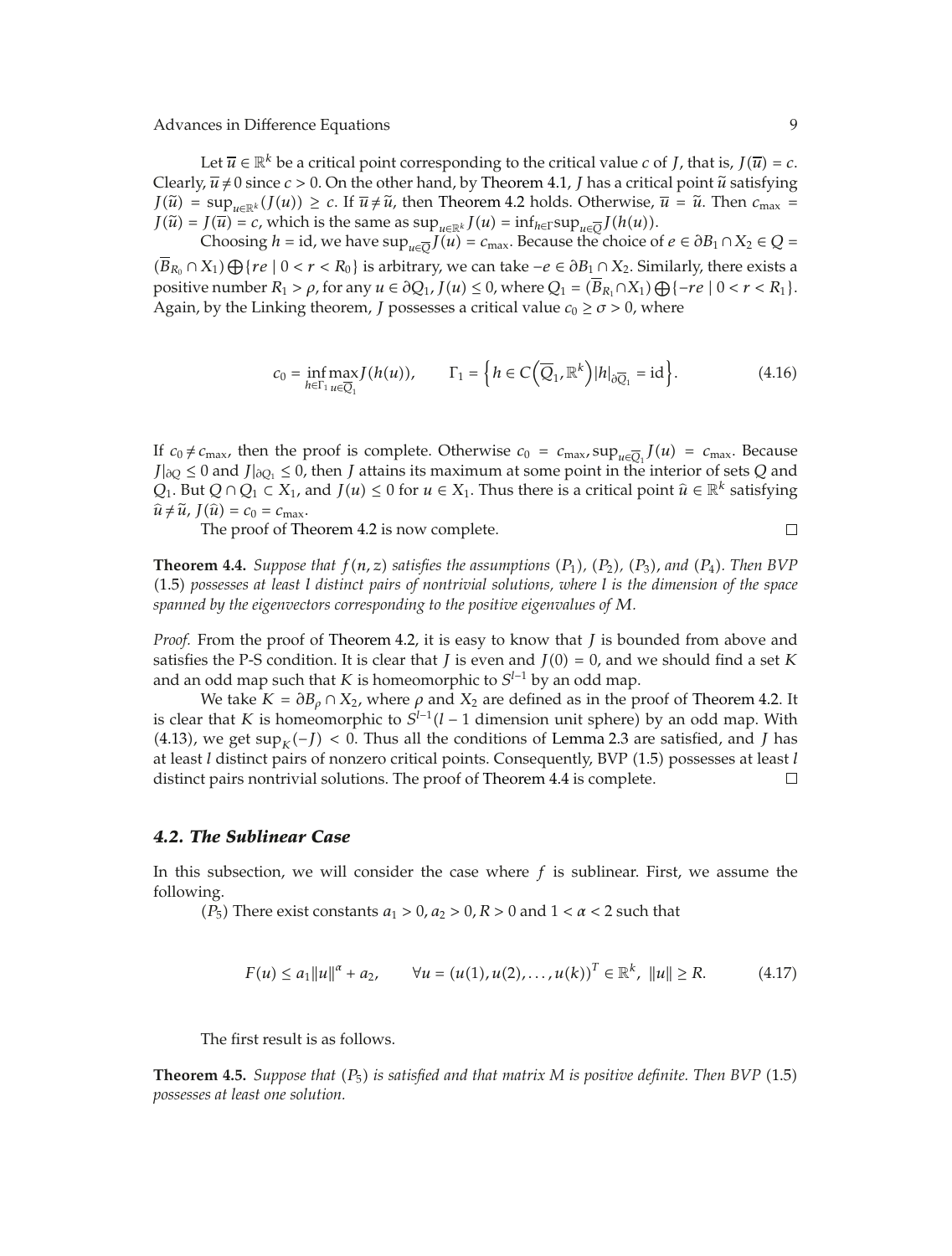*Proof.* The proof will be finished when the existence of one critical point of functional *J* defined as in  $(2.3)$  is proved.

Assume that matrix *M* is positive definite. We denote by  $\lambda_1, \lambda_2, \ldots, \lambda_k$  its eigenvalues, where  $0 < \lambda_1 \leq \lambda_2 \leq \cdots \leq \lambda_k$ . Then for any  $u = (u(1), u(2), \ldots, u(k))^T \in \mathbb{R}^k$ ,  $||u|| \geq R$ , followed by  $(P_5)$  we have

$$
J(u) = \frac{1}{2} (Mu, u) - F(u)
$$
  
\n
$$
\leq \lambda_1 ||u||^2 - a_1 ||u||^{\alpha} - a_2
$$
  
\n
$$
\longrightarrow +\infty \quad (as ||u|| \longrightarrow \infty).
$$
\n(4.18)

By the continuity of *J* on  $\mathbb{R}^k$ , the above inequality means that there exists a lower bound of values of functional *J*. Classical calculus shows that *J* attains its minimal value at some point, and then there exist *u'* such that  $J(u') = \min\{J(u) \mid u \in \mathbb{R}^k\}$ . Clearly, *u'* is a critical point of the functional *I* point of the functional *J*.

**Corollary 4.6.** *Suppose that matrix M is positive definite, and fn, z satisfies that there exist constants*  $a_1 > 0$ ,  $a_2 > 0$  *and*  $1 < \alpha < 2$  *such that* 

$$
\int_0^z f(n,s)ds \le a_1|z|^{\alpha} + a_2, \quad \forall (n,z) \in \mathbb{Z}(1,k) \times \mathbb{R}.
$$
 (4.19)

*Then BVP* (1.5) *possesses at least one solution.* 

**Corollary 4.7.** *Suppose that matrix M is positive definite, and fn, z satisfies the following. (P<sub>6</sub>) There exists a constant*  $t_0 > 0$  *such that for any*  $(n, z) \in \mathbb{Z}(1, k) \times \mathbb{R}$ ,  $|f(n, z)| \le t_0$ . *Then BVP* (1.5) possesses at least one solution.

*Proof.* Assume that matrix *M* is positive definite. In this case, for any *u*  $(u(1), u(2), \ldots, u(k))^{T} \in \mathbb{R}^{k},$ 

$$
|F(u)| \le \sum_{j=1}^{k} \left| \int_{0}^{u(j)} f(j,s) \, ds \right| \le \sum_{j=1}^{k} t_0 |u(j)| \le t_0 \sqrt{k} \|u\|.
$$

Since the rest of the proof is similar to Theorem 4.5, we do not repeat them here.

 $\Box$ 

When *M* is neither positive definite nor negative definite, we now assume that *M* is nonsingular, and we have the following result.

**Theorem 4.8.** *Suppose that M is nonsingular, fn, z satisfies P*<sup>6</sup>*. Then BVP* 1.5 *possesses at least one solution.*

*Proof.* We may assume that *M* is neither positive definite nor negative definite. Let  $\lambda$ −*l*,  $\lambda$ −*l*<sub>+1</sub>,..., $\lambda$ <sub>−1</sub>,  $\lambda$ <sub>1</sub>,  $\lambda$ <sub>2</sub>,..., $\lambda$ <sub>*m*</sub> denote all eigenvalues of *M*, where  $\lambda$ <sup>−1</sup> ≤  $\lambda$ <sup>−1</sup>  $\lambda$ <sup>−1</sup> ≤ ··· ≤  $\lambda$ <sup>−1</sup> <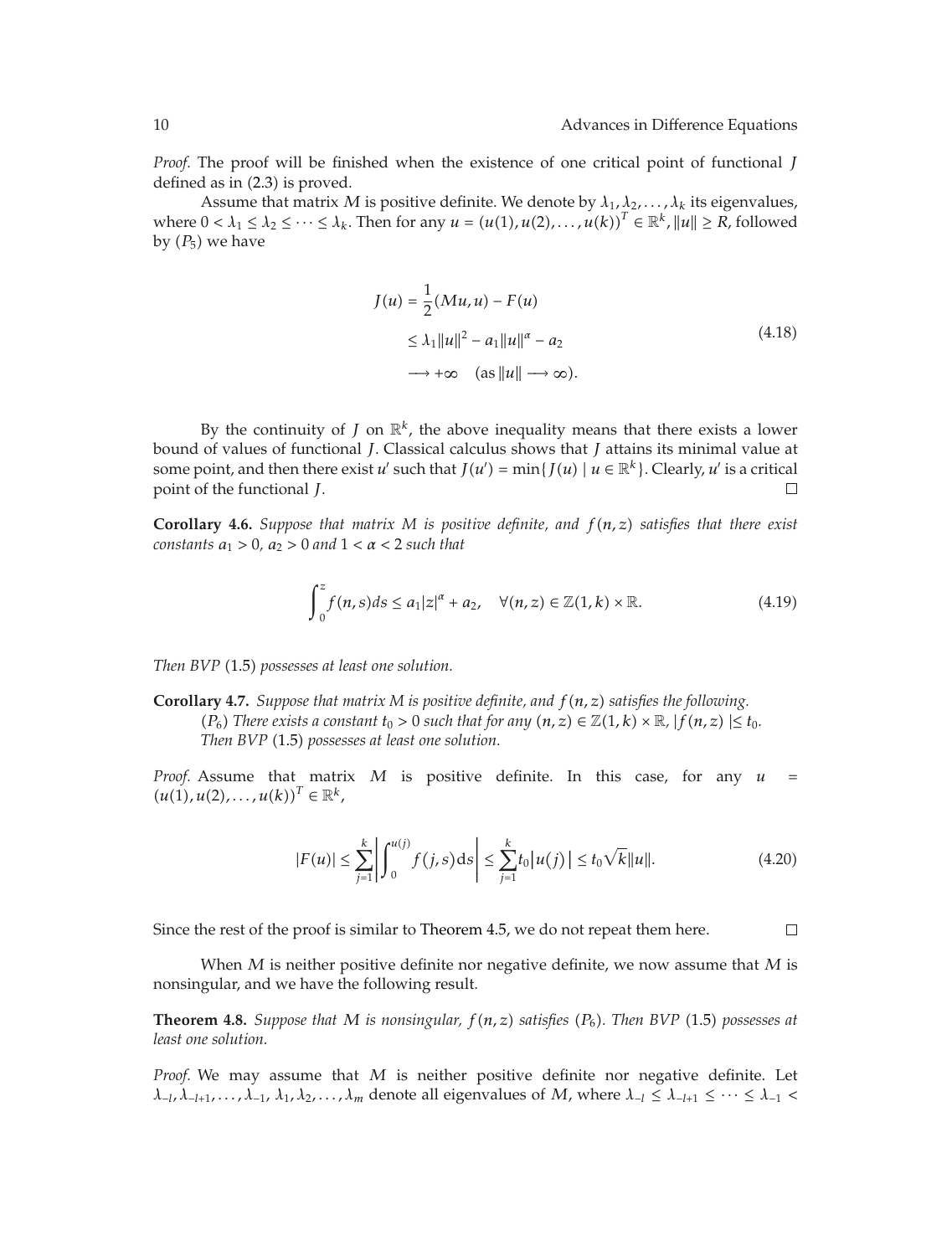$0 < \lambda_1$  ≤  $\lambda_2$  ≤ ··· ≤  $\lambda_m$  and  $l + m = k$ . For any  $j \in \mathbb{Z}(-l, -1) \cup \mathbb{Z}(1, m)$ , let  $\xi_j$  be an eigenvector of *M* corresponding to the eigenvalue  $\lambda_i$ ,  $j = -l$ ,  $-l + 1, \ldots, -1, 1, 2, \ldots, m$ , such that

$$
(\xi_i, \xi_j) = \begin{cases} 0, & \text{as } i \neq j, \\ 1, & \text{as } i = j, \end{cases}
$$
 (4.21)

Let  $X_1$  and  $X_2$  be subspaces of  $\mathbb{R}^k$  defined as follows:

$$
X_1 = \text{span}\{\xi_i, i \in \mathbb{Z}(1,m)\}, \qquad X_2 = \text{span}\{\xi_j, j \in \mathbb{Z}(-l, -1)\}.
$$
 (4.22)

Then  $\mathbb{R}^k$  has the following decomposition of direct sum:

$$
\mathbb{R}^k = X_1 \bigoplus X_2. \tag{4.23}
$$

Let *J*(*u*) be defined as in (2.3). Then *J* ∈  $C^1(\mathbb{R}^k, \mathbb{R})$ . By (4.20),

$$
|F(u)| \le t_0 \sqrt{k} \|u\|, \quad \forall u \in \mathbb{R}^k.
$$
 (4.24)

Suppose that  $\{u^{(n)}\} \subset \mathbb{R}^k$  is a P-S sequence. Then there exists a constant  $t_1$  such that for  $\subset \mathbb{Z}(1)$ ,  $\cup \{t(u^{(n)})\} \subset t_1$  and  $I'(u^{(n)})$ ,  $\cup$  0.35  $t_1$ ,  $\cup$  0.35  $t_2$  and  $\cup$  for sufficiently large *u* any  $n \in \mathbb{Z}(1)$ ,  $|f(u^{(n)}))| \le t_1$  and  $f'(u^{(n)}) \to 0$  as  $n \to \infty$ . Thus, for sufficiently large *n* and for any  $u \in \mathbb{R}^k$ , we have  $|f'(u^{(n)})| \le ||u||$ for any  $u \in \mathbb{R}^k$ , we have  $| (J'(u^{(n)}), u) | \le ||u||$ .<br> *L* of  $u^{(n)} = x^{(n)} + u^{(n)} \in Y$ ,  $\bigoplus X_2$ . We h

Let  $u^{(n)} = x^{(n)} + y^{(n)} \in X_1 \oplus X_2$ . We have, by (2.6), for any  $u = (u(1), u(2), \ldots, u(k))^T \in$  $\mathbb{R}^k$ ,

$$
(J'(u^{(n)}), u) = (Mu^{(n)}, u) - \sum_{j=1}^{k} f(j, u^{(n)}(j)) \cdot u(j).
$$
 (4.25)

Thus for sufficiently large *n*, we get

$$
\left(Mu^{(n)}, x^{(n)}\right) \le \sum_{j=1}^{k} f\left(j, u^{(n)}(j)\right) \cdot x^{(n)}(j) + \left\|x^{(n)}\right\|
$$
  

$$
\le t_0 \sum_{j=1}^{k} \left|x^{(n)}(j)\right| + \left\|x^{(n)}\right\|
$$
  

$$
\le \left(t_0\sqrt{k} + 1\right) \left\|x^{(n)}\right\|,
$$
  

$$
\left(Mu^{(n)}, x^{(n)}\right) = \left(Mx^{(n)}, x^{(n)}\right) \ge \lambda_1 \left\|x^{(n)}\right\|^2.
$$
 (4.26)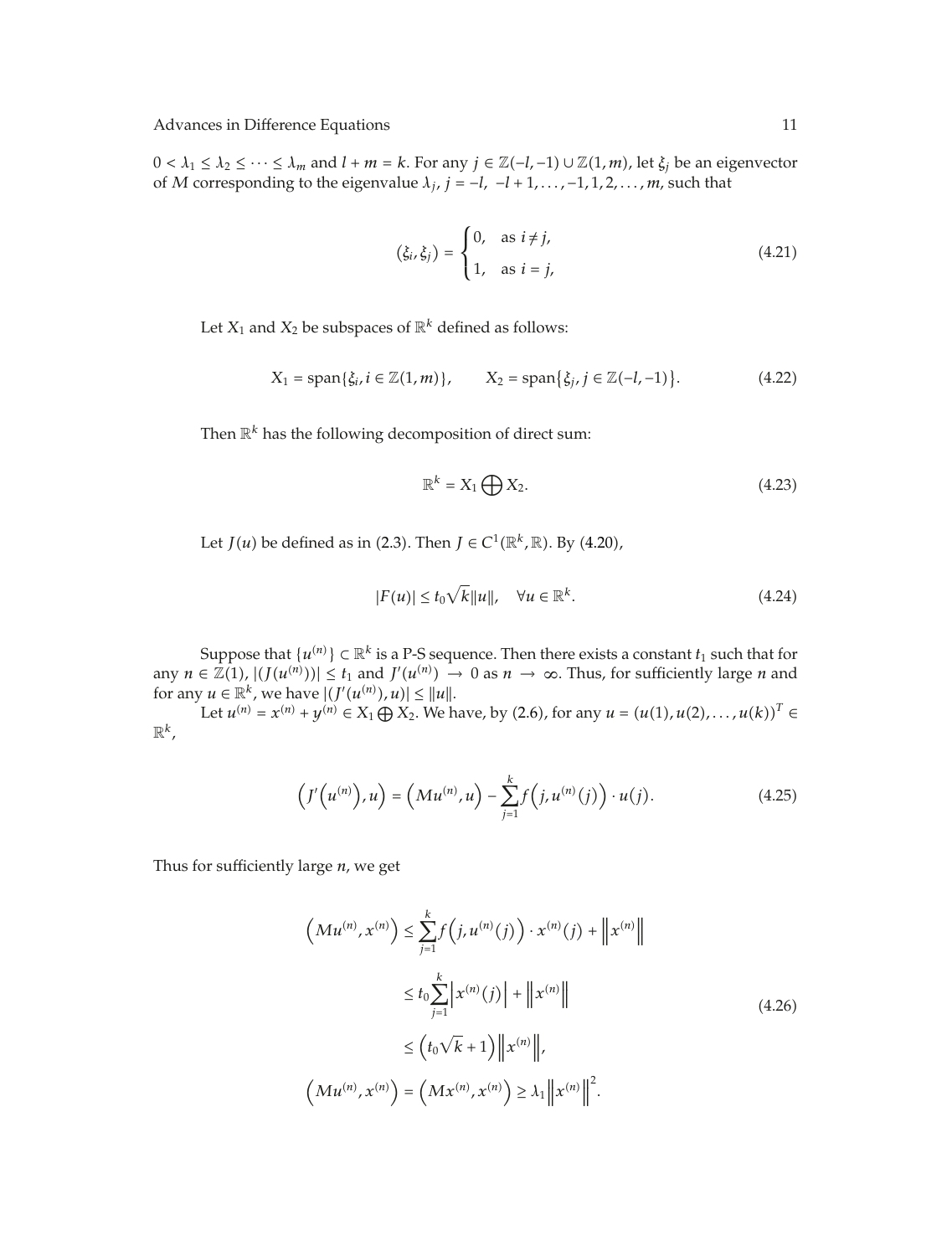Thus,

$$
\lambda_1 \|x^{(n)}\|^2 \le \left(t_0 \sqrt{k} + 1\right) \|x^{(n)}\|,\tag{4.27}
$$

which implies that  $\{x^{(n)}\}$  is bounded.

Now we are going to prove that  $\{y^{(n)}\}$  is also bounded. By (4.25),

$$
\left(Mu^{(n)}, y^{(n)}\right) \ge \sum_{j=1}^{k} f\left(j, u^{(n)}(j)\right) \cdot y^{(n)}(j) - \left\|y^{(n)}\right\|
$$
  

$$
\ge -\left(t_0\sqrt{k} + 1\right) \left\|y^{(n)}\right\|,
$$
  

$$
\left(Mu^{(n)}, y^{(n)}\right) = \left(My^{(n)}, y^{(n)}\right) \le \lambda_{-1} \left\|y^{(n)}\right\|^2.
$$
 (4.28)

Thus we have

$$
\lambda_{-1} \|y^{(n)}\|^2 \ge -\left(t_0\sqrt{k} + 1\right) \|y^{(n)}\|.
$$
 (4.29)

And so

$$
-\lambda_{-1} \|y^{(n)}\|^2 - (t_0\sqrt{k} + 1) \|y^{(n)}\| \le 0.
$$
 (4.30)

Due to  $\lambda_{-1} < 0$ ,  $\{y^{(n)}\}$  is bounded. Then  $\{u^{(n)}\}$  is bounded. Since  $\mathbb{R}^k$  is a finite-<br>bional Hilbert space, there must exist a subsequence of  $\{u^{(n)}\}$  which is convergent in dimensional Hilbert space, there must exist a subsequence of  $\{u^{(n)}\}$  which is convergent in  $\mathbb{R}^k$ . Therefore, P-S condition is satisfied R*k*. Therefore, P-S condition is satisfied.

In order to apply the saddle point theorem to prove the conclusion, we consider the functional −*J* and verify the conditions of Lemma 2.2.<br>For any  $u \in X_2$ ,  $u = (u(1), u(2), \dots, u(k))^T$ , wo

For any  $y \in X_2$ ,  $y = (y(1), y(2), \ldots, y(k))^T$ , we have

$$
-J(y) = -\frac{1}{2}(My, y) + F(y)
$$
  
\n
$$
\geq -\frac{1}{2}\lambda_{-1}||y||^2 - t_0\sqrt{k}||y||
$$
  
\n
$$
\geq \frac{1}{2\lambda_{-1}}(t_0\sqrt{k})^2.
$$
\n(4.31)

This implies that  $(F_4)$  is true.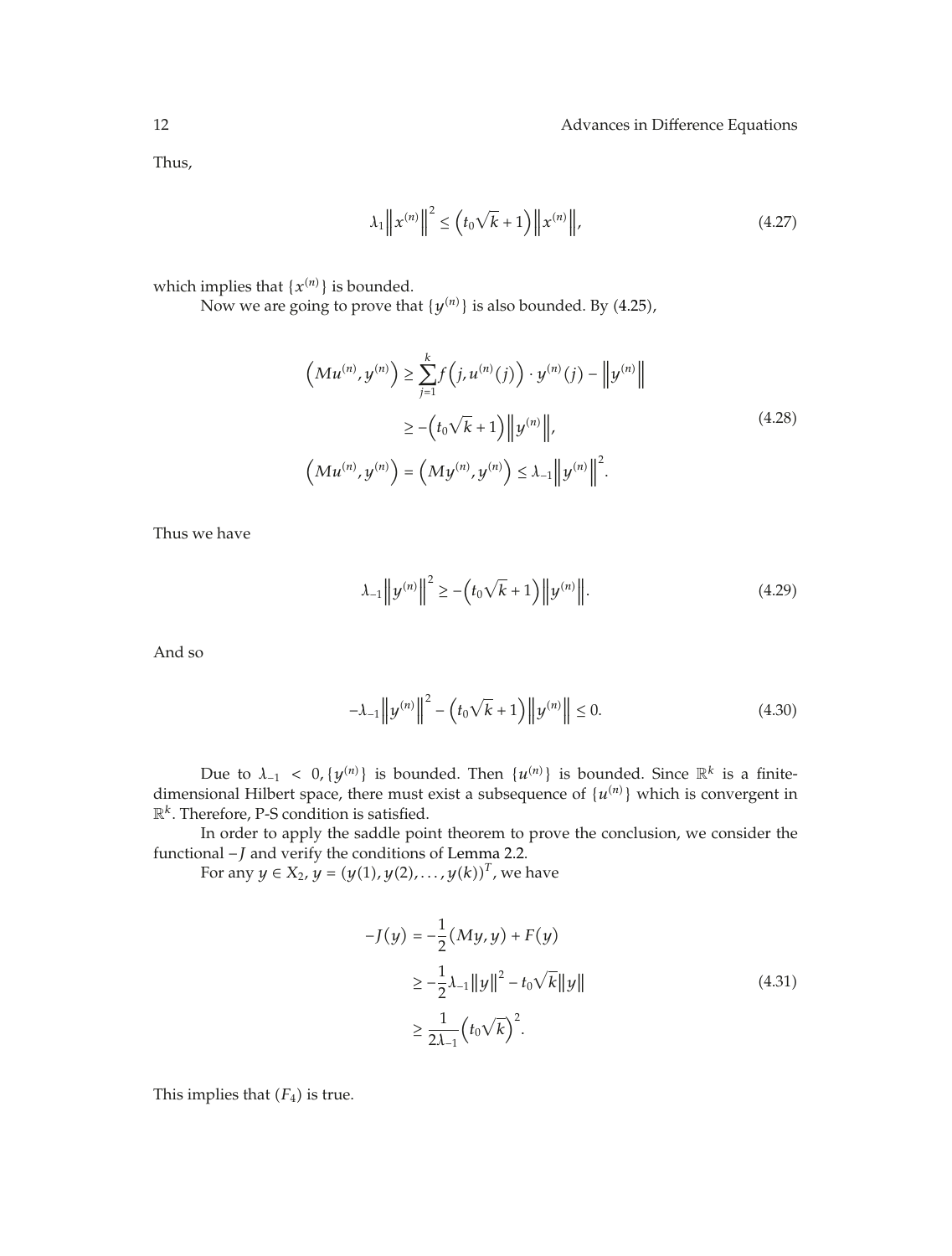For any  $x \in X_1$ ,  $x = (x(1), x(2), \ldots, x(k))^T$ ,

$$
-J(x) = -\frac{1}{2}(Mx, x) + F(x)
$$
  
\n
$$
\leq -\frac{1}{2}\lambda_1 ||x||^2 + t_0\sqrt{k}||x||
$$
  
\n
$$
\longrightarrow -\infty \quad (as ||x|| \longrightarrow +\infty).
$$
\n(4.32)

This implies that  $(F_3)$  is true.

So far we have verified all the assumptions of Lemma 2.2 and hence *− J* has at least a l point in  $\mathbb{R}^k$ . This completes the proof. critical point in  $\mathbb{R}^k$ . This completes the proof.

Consider the following special case

$$
\Delta^{4}u(n-2) = f(n, u(n)), \quad n \in \mathbb{Z}(1, k),
$$
  

$$
u(-1) = u(0) = 0 = u(k+1) = u(k+2).
$$
 (4.33)

Here,

*M* ⎛ ⎜⎜⎜⎜⎜⎜⎜⎜⎜⎜⎜⎜⎜⎜⎜⎜⎜⎝ 6 −41 0 ··· 000 −4 6 −4 1 ··· 000 1 −4 6 −4 ··· 000 0 1 −4 6 ··· 000 ··· ··· ··· ··· ··· ··· ··· ··· 0000 ··· ··· −4 1 0000 ··· −4 6 −4 0000 ··· 1 −4 6 ⎞ ⎟⎟⎟⎟⎟⎟⎟⎟⎟⎟⎟⎟⎟⎟⎟⎟⎟⎠ *k*×*k .* 4.34

It can be verified that *M* is positive definite, then we have the following corollaries.

**Corollary 4.9.** *Suppose that there exist constants*  $a_1 > 0$ ,  $a_2 > 0$  and  $1 < \alpha < 2$  *such that* 

$$
\int_0^z f(n,s)ds \le a_1|z|^{\alpha} + a_2, \quad \forall (n,z) \in \mathbb{Z}(1,k) \times \mathbb{R}.
$$
 (4.35)

*Then BVP* 4.33 *possesses at least one solution.*

**Corollary 4.10.** *Suppose that <sup>f</sup>n, z satisfies P*<sup>6</sup>*. Then BVP* 4.33 *possesses at least one solution.*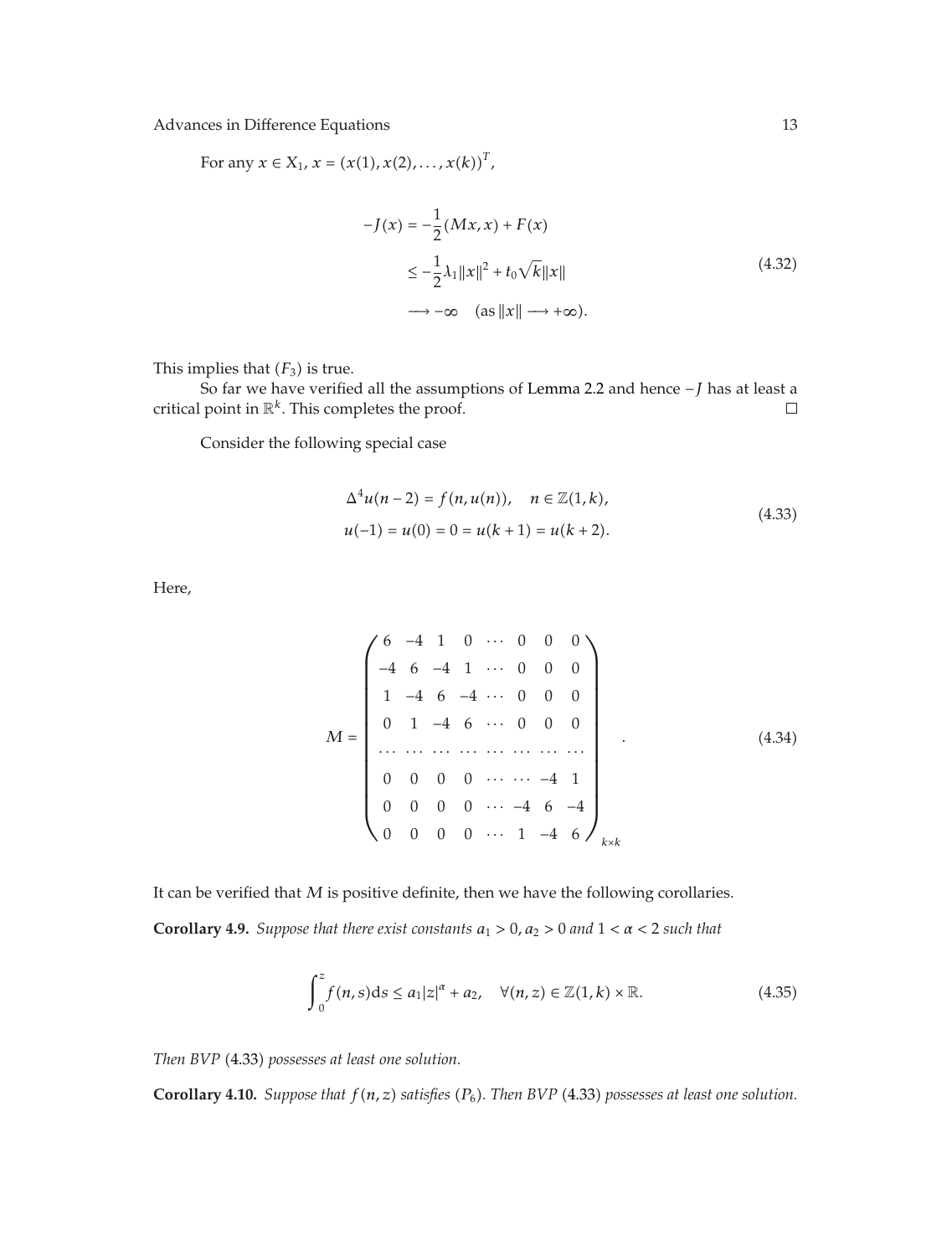#### *4.3. The Lipschitz Case*

In this subsection, we suppose the following.

*(P<sub>7</sub>)* Assume that there exist positive constants *L*, *K* such that for any  $(n, z) \in \mathbb{Z}(1, k) \times$ R,

$$
|f(n,z)| \le L|z| + K. \tag{4.36}
$$

When  $f(n, z)$  is Lipschitzian in the second variable  $z$ , namely, there exists a constant *L* > 0 such that for any  $n \in \mathbb{Z}(1, k)$ ,  $z_1, z_2 \in \mathbb{R}$ ,

$$
|f(n, z_1) - f(n, z_2)| \le L|z_1 - z_2|,\tag{4.37}
$$

then condition (4.36) is satisfied.

**Theorem 4.11.** *Suppose that*  $(P_7)$  *is satisfied and M is nonsingular. If*  $L < \lambda_{\min} = \min\{\lambda_1, -\lambda_{-1}\}$ *, where <sup>λ</sup>*<sup>1</sup> *and <sup>λ</sup>*<sup>−</sup><sup>1</sup> *are the minimal positive eigenvalue and maximal negative eigenvalue of <sup>M</sup>, respectively, then BVP* (1.5) *possesses at least one solution.* 

*Proof.* Assume that  $\{u^{(n)}\} \subset \mathbb{R}^k$  is a P-S sequence. Then  $J'(u^{(n)}) \to 0$  as  $n \to +\infty$ . Thus for entirely large *n* we get  $\|J'(u^{(n)})\| \leq 1$  Since  $J'(u^{(n)}) - M(u^{(n)})$ , then for sufficiently sufficiently large *n*, we get  $||J'(u^{(n)})|| \le 1$ . Since  $J'(u^{(n)}) = Mu^{(n)} - f(u^{(n)})$ , then for sufficiently large *n*,

$$
\|Mu^{(n)}\| \le \|f(u^{(n)})\| + 1.
$$
 (4.38)

In view of  $(4.36)$ , we have

$$
\left\|f(u^{(n)})\right\|^2 = \sum_{j=1}^k f^2\left(j, u^{(n)}(j)\right) \le \sum_{j=1}^k \left(L\left|u^{(n)}(j)\right| + K\right)^2
$$
  

$$
= L^2 \sum_{j=1}^k \left|u^{(n)}(j)\right|^2 + 2LK \sum_{j=1}^k \left|u^{(n)}(j)\right| + K^2 k.
$$
 (4.39)

It follows, by using the inequality  $\sqrt{a+b+c} \le \sqrt{a} + \sqrt{b} + \sqrt{c}$  for  $a \ge 0, b \ge 0, c \ge 0$  and  $a'$  is inequality that Hölder's inequality, that

$$
\left\| f\left(u^{(n)}\right) \right\| \le L \left\| u^{(n)} \right\| + (2LK)^{1/2} k^{1/4} \left\| u^{(n)} \right\|^{1/2} + K k^{1/2}.
$$
 (4.40)

By a similar argument to the proof of Theorem 4.8, we can decompose R*<sup>k</sup>* into the following form of direct sum:

$$
\mathbb{R}^k = X_1 \bigoplus X_2,\tag{4.41}
$$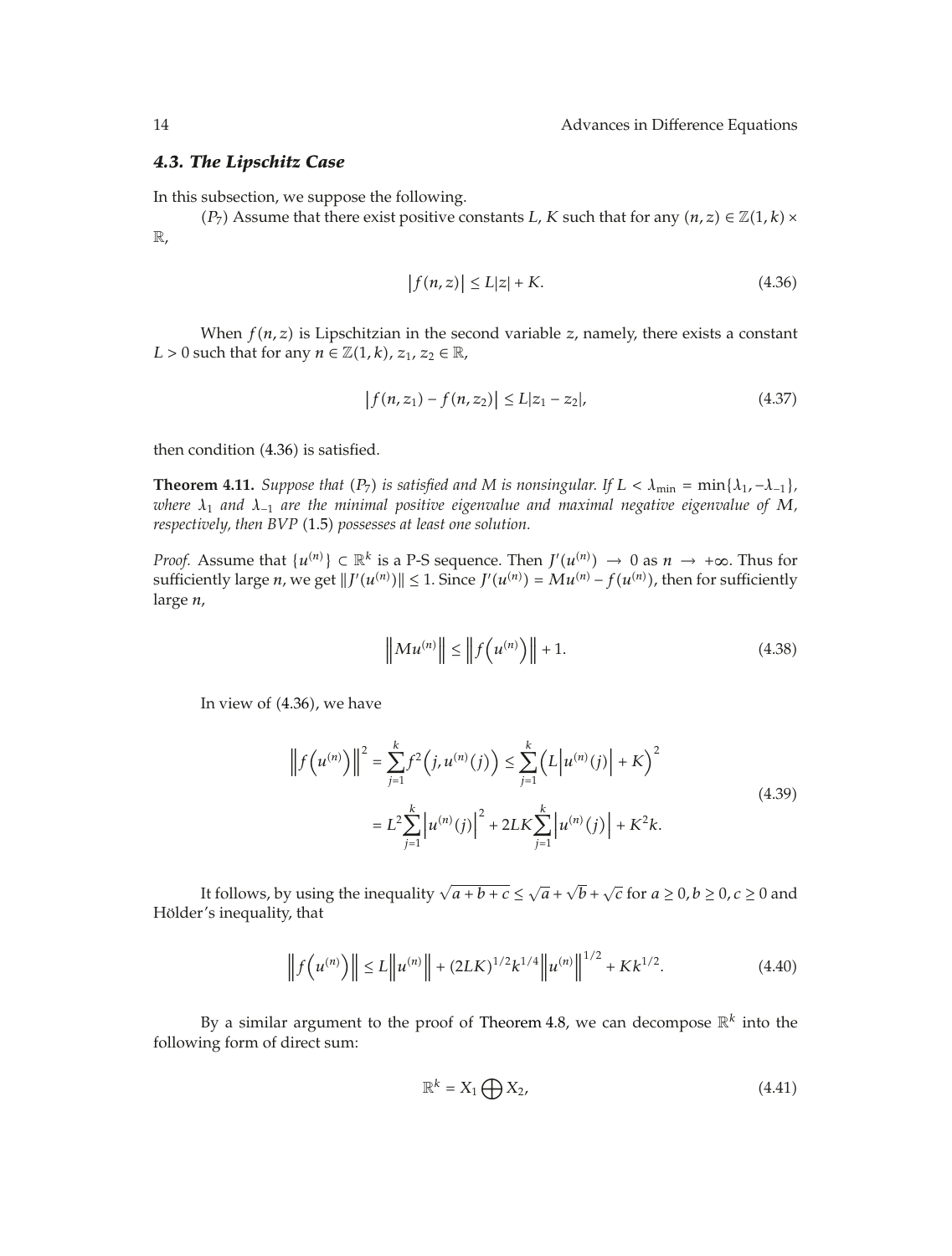where  $X_1$  and  $X_2$  can be referred to (4.22). Thus  $u^{(n)}$  can be expressed by

$$
u^{(n)} = x^{(n)} + y^{(n)}, \tag{4.42}
$$

and  $||Mu^{(n)}||^2 = ||Mx^{(n)}||^2 + ||My^{(n)}||^2$ , where  $x^{(n)} \in X_1$ ,  $y^{(n)} \in X_2$ . Therefore,

$$
\sqrt{\lambda_1^2 \|x^{(n)}\|^2 + \lambda_{-1}^2 \|y^{(n)}\|^2} \le \|Mu^{(n)}\| \le 1 + L \|u^{(n)}\| + (2LK)^{1/2} k^{1/4} \|u^{(n)}\|^{1/2} + K k^{1/2}.
$$
 (4.43)

Hence,

$$
(\lambda_{\min} - L) \|u^{(n)}\| \le 1 + (2LK)^{1/2} k^{1/4} \|u^{(n)}\|^{1/2} + Kk^{1/2}.
$$
 (4.44)

By the fact that  $L < \lambda_{\min}$ , we know that the sequence  $\{u^{(n)}\}$  is bounded and therefore the P-S condition is verified.

Now we are going to check conditions  $(F_3)$  and  $(F_4)$  for functional −*J*. In fact, by (4.36), we have for any  $u \in \mathbb{R}^k$ ,

$$
|F(u)| \le \sum_{j=1}^{k} \left| \int_{0}^{u(j)} |f(j,s)| \, ds \right| \le \frac{1}{2} L \|u\|^2 + K\sqrt{k} \|u\|.
$$
 (4.45)

Thus, for any  $y \in X_2$ ,  $y = (y(1), y(2), \ldots, y(k))^T$ ,

$$
-J(y) = -\frac{1}{2}(My, y) + F(y)
$$
  
\n
$$
\ge -\frac{1}{2}\lambda_{-1}||y||^2 - \frac{1}{2}L||y||^2 - K\sqrt{k}||y||
$$
  
\n
$$
= \frac{1}{2}(-\lambda_{-1} - L)||y||^2 - K\sqrt{k}||y|| \ge \omega,
$$
\n(4.46)

for some positive constant *ω*.

For any  $x \in X_1$ ,  $x = (x(1), x(2), \ldots, x(k))^T$ , we have

$$
-J(x) = -\frac{1}{2}(Mx, x) + F(x)
$$
  
\n
$$
\leq -\frac{1}{2}\lambda_1 ||x||^2 + \frac{1}{2}L||x||^2 + K\sqrt{k}||x||
$$
  
\n
$$
= -\frac{1}{2}(\lambda_1 - L)||x||^2 + K\sqrt{k}||x|| \longrightarrow -\infty \quad (as ||x|| \longrightarrow +\infty).
$$
\n(4.47)

Until now, we have verified all the assumptions of Lemma 2.2 and hence  $-J$  has at least a critical point in  $\mathbb{R}^k$ . This completes the proof.  $\Box$ critical point in  $\mathbb{R}^k$ . This completes the proof.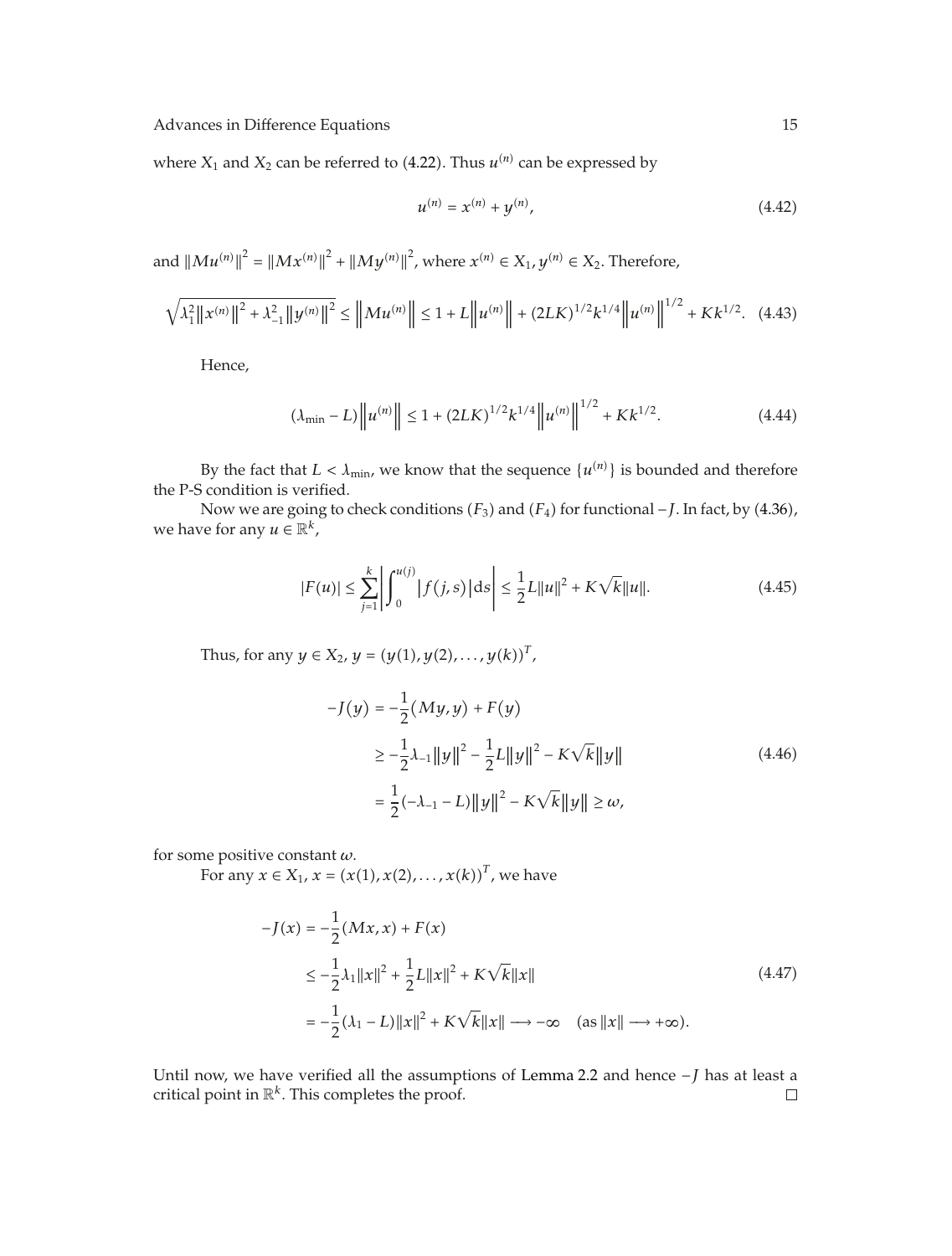Finally, we consider the special case that  $f(n, z)$  is independent of the second variable *z*; that is,  $f(n, z) \equiv g(n)$  for any  $(n, z) \in \mathbb{Z}(1, k) \times \mathbb{R}$ , the BVP (1.1) becomes

$$
\Delta^{2}\Big[p(n-1)\Delta^{2}u(n-2)\Big] + \Delta\big[q(n)\Delta u(n-1)\big] = g(n), \quad n \in \mathbb{Z}(1,k),
$$
  

$$
u(-1) = u(0) = 0 = u(k+1) = u(k+2).
$$
 (4.48)

As in Section 2, we reduce the existence of solutions of BVP (4.48) to the existence of critical points of a functional  $J_1$  defined on  $\mathbb{R}^k$  as follows:

$$
J_1(u) = \frac{1}{2} (Mu, u) - (G, u), \quad \forall u = (u(1), u(2), \dots, u(k))^T \in \mathbb{R}^k,
$$
 (4.49)

where *M* is defined as in (2.4), and  $G = (g(1), g(2), \ldots, g(k))$ <sup>T</sup>. Then we can see that the critical point of  $J_1$  is just the solution to the following system of linear algebraic equations:

$$
Mu - G = 0.\t\t(4.50)
$$

By using the theory of linear algebra, we have the next necessary and sufficient conditions.

**Theorem 4.12.** (i) BVP (4.48) has at least one solution if and only if  $r(M) = r((M, G))$ , where *rM denotes the rank of matrix M and M, G is the augmented matrix defined as follows:*

$$
(M, G) = \begin{pmatrix} b(1) & a(1) & p(2) & 0 & \cdots & 0 & 0 & 0 & \vdots & g(1) \\ a(1) & b(2) & a(2) & p(3) & \cdots & 0 & 0 & 0 & \vdots & g(2) \\ p(2) & a(2) & b(3) & a(3) & \cdots & 0 & 0 & 0 & \vdots & g(3) \\ 0 & p(3) & a(3) & b(4) & \cdots & 0 & 0 & 0 & \vdots & \cdots \\ \vdots & \vdots & \vdots & \vdots & \vdots & \vdots & \vdots & \vdots & \vdots & \vdots \\ 0 & 0 & 0 & 0 & \cdots & m(k-2) & p(k-1) & \vdots & g(k-2) \\ 0 & 0 & 0 & 0 & \cdots & a(k-2) & b(k-1) & a(k-1) & \vdots & g(k) \end{pmatrix}_{k \times (k+1)}.
$$

(ii) *BVP* (4.48) has a unique solution if and only if  $r(M) = k$ .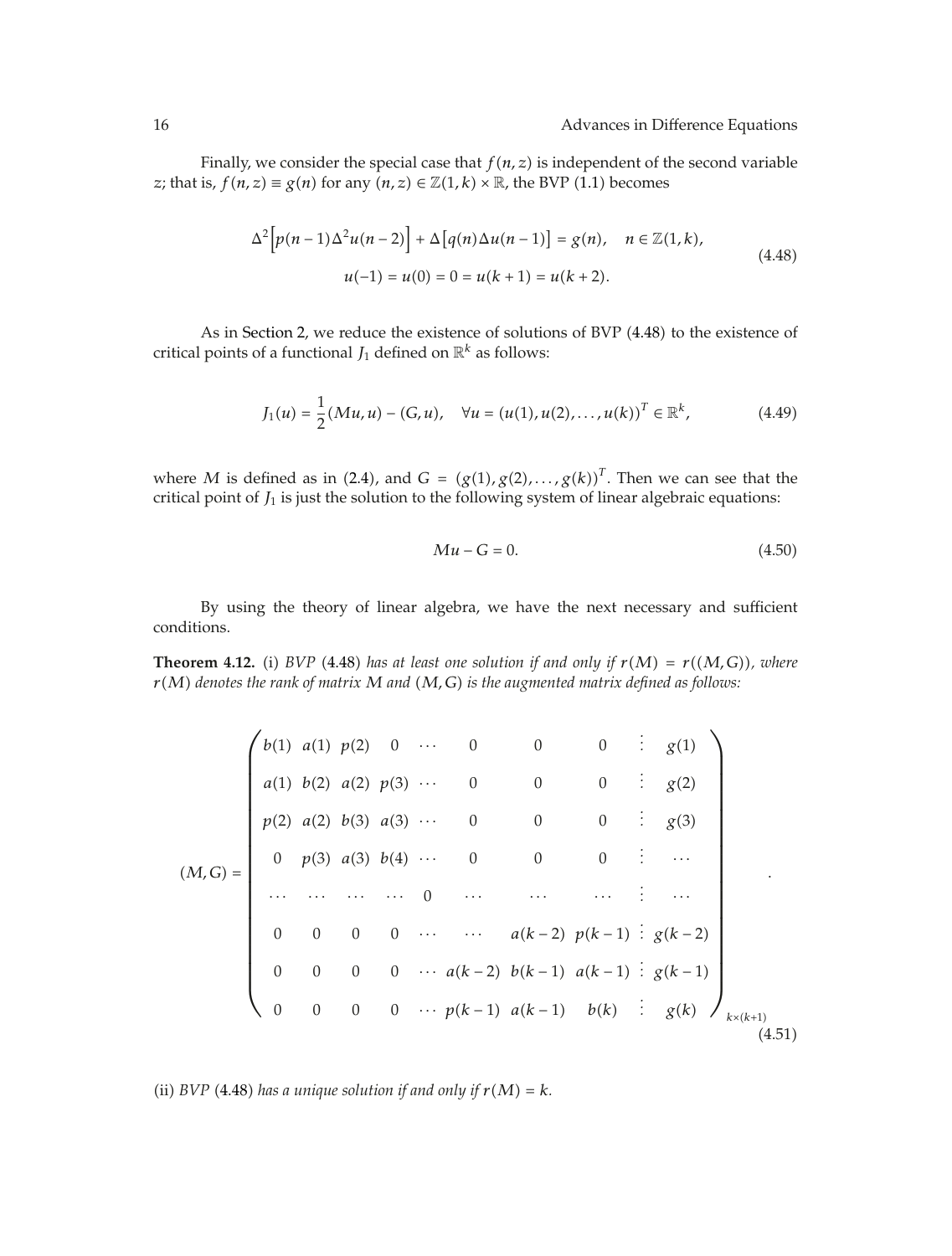#### **Acknowledgment**

This work is supported by the Specialized Fund for the Doctoral Program of Higher Eduction no. 20071078001.

#### **References**

- 1 A. R. Aftabizadeh, "Existence and uniqueness theorems for fourth-order boundary value problems," *Journal of Mathematical Analysis and Applications*, vol. 116, no. 2, pp. 415–426, 1986.
- [2] C. P. Gupta, "Existence and uniqueness theorems for the bending of an elastic beam equation," *Applicable Analysis*, vol. 26, no. 4, pp. 289–304, 1988.
- 3 R. P. Agarwal, "On fourth order boundary value problems arising in beam analysis," *Differential and Integral Equations*, vol. 2, no. 1, pp. 91–110, 1989.
- 4 C. P. Gupta, "Existence and uniqueness theorems for some fourth order fully quasilinear boundary value problems," *Applicable Analysis*, vol. 36, no. 3-4, pp. 157–169, 1990.
- 5 R. Ma and H. Wang, "On the existence of positive solutions of fourth-order ordinary differential equations," *Applicable Analysis*, vol. 59, no. 1–4, pp. 225–231, 1995.
- 6 Z. Bai and H. Wang, "On positive solutions of some nonlinear fourth-order beam equations," *Journal of Mathematical Analysis and Applications*, vol. 270, no. 2, pp. 357–368, 2002.
- 7 Q. Yao, "Positive solutions of a nonlinear elastic beam equation rigidly fastened on the left and simply supported on the right," *Nonlinear Analysis: Theory, Methods & Applications*, vol. 69, no. 5-6, pp. 1570– 1580, 2008.
- 8 M. Ruyun, Z. Jihui, and F. Shengmao, "The method of lower and upper solutions for fourth-order two-point boundary value problems," *Journal of Mathematical Analysis and Applications*, vol. 215, no. 2, pp. 415–422, 1997.
- 9 F. Li, Q. Zhang, and Z. Liang, "Existence and multiplicity of solutions of a kind of fourth-order boundary value problem," *Nonlinear Analysis: Theory, Methods & Applications*, vol. 62, no. 5, pp. 803– 816, 2005.
- 10 G. Han and Z. Xu, "Multiple solutions of some nonlinear fourth-order beam equations," *Nonlinear Analysis: Theory, Methods & Applications*, vol. 68, no. 12, pp. 3646–3656, 2008.
- 11 X. Cai, J. Yu, and Z. Guo, "Existence of periodic solutions for fourth-order difference equations," *Computers & Mathematics with Applications*, vol. 50, no. 1-2, pp. 49–55, 2005.
- 12 R. P. Agarwal, S. R. Grace, and J. V. Manojlovic, "On the oscillatory properties of certain fourth order nonlinear difference equations," *Journal of Mathematical Analysis and Applications*, vol. 322, no. 2, pp. 930–956, 2006.
- 13 E. Thandapani and I. M. Arockiasamy, "Fourth-order nonlinear oscillations of difference equations," *Computers & Mathematics with Applications*, vol. 42, no. 3–5, pp. 357–368, 2001.
- 14 E. Schmeidel and B. Szmanda, "Oscillatory and asymptotic behavior of certain difference equation," *Nonlinear Analysis: Theory, Methods & Applications*, vol. 47, no. 7, pp. 4731–4742, 2001.
- 15 Z. He and J. Yu, "On the existence of positive solutions of fourth-order difference equations," *Applied Mathematics and Computation*, vol. 161, no. 1, pp. 139–148, 2005.
- 16 B. Zhang, L. Kong, Y. Sun, and X. Deng, "Existence of positive solutions for BVPs of fourth-order difference equations," *Applied Mathematics and Computation*, vol. 131, no. 2-3, pp. 583–591, 2002.
- 17 J. Yu and Z. Guo, "On boundary value problems for a discrete generalized Emden-Fowler equation," *Journal of Differential Equations*, vol. 231, no. 1, pp. 18–31, 2006.
- 18 L. Jiang and Z. Zhou, "Three solutions to Dirichlet boundary value problems for *p*-Laplacian difference equations," *Advances in Difference Equations*, vol. 2008, Article ID 345916, 10 pages, 2008.
- 19 L. Jiang and Z. Zhou, "Multiple nontrivial solutions for a class of higher dimensional discrete boundary value problems," *Applied Mathematics and Computation*, vol. 203, no. 1, pp. 30–38, 2008.
- [20] D. Bai and Y. Xu, "Nontrivial solutions of boundary value problems of second-order difference equations," *Journal of Mathematical Analysis and Applications*, vol. 326, no. 1, pp. 297–302, 2007.
- 21 R. P. Agarwal, *Difference Equations and Inequalities: Theory, Methods, and Applications*, vol. 228 of *Monographs and Textbooks in Pure and Applied Mathematics*, Marcel Dekker, New York, NY, USA, 2nd edition, 2000.
- 22 S. N. Elaydi, *An Introduction to Difference Equations*, Undergraduate Texts in Mathematics, Springer, New York, NY, USA, 1996.